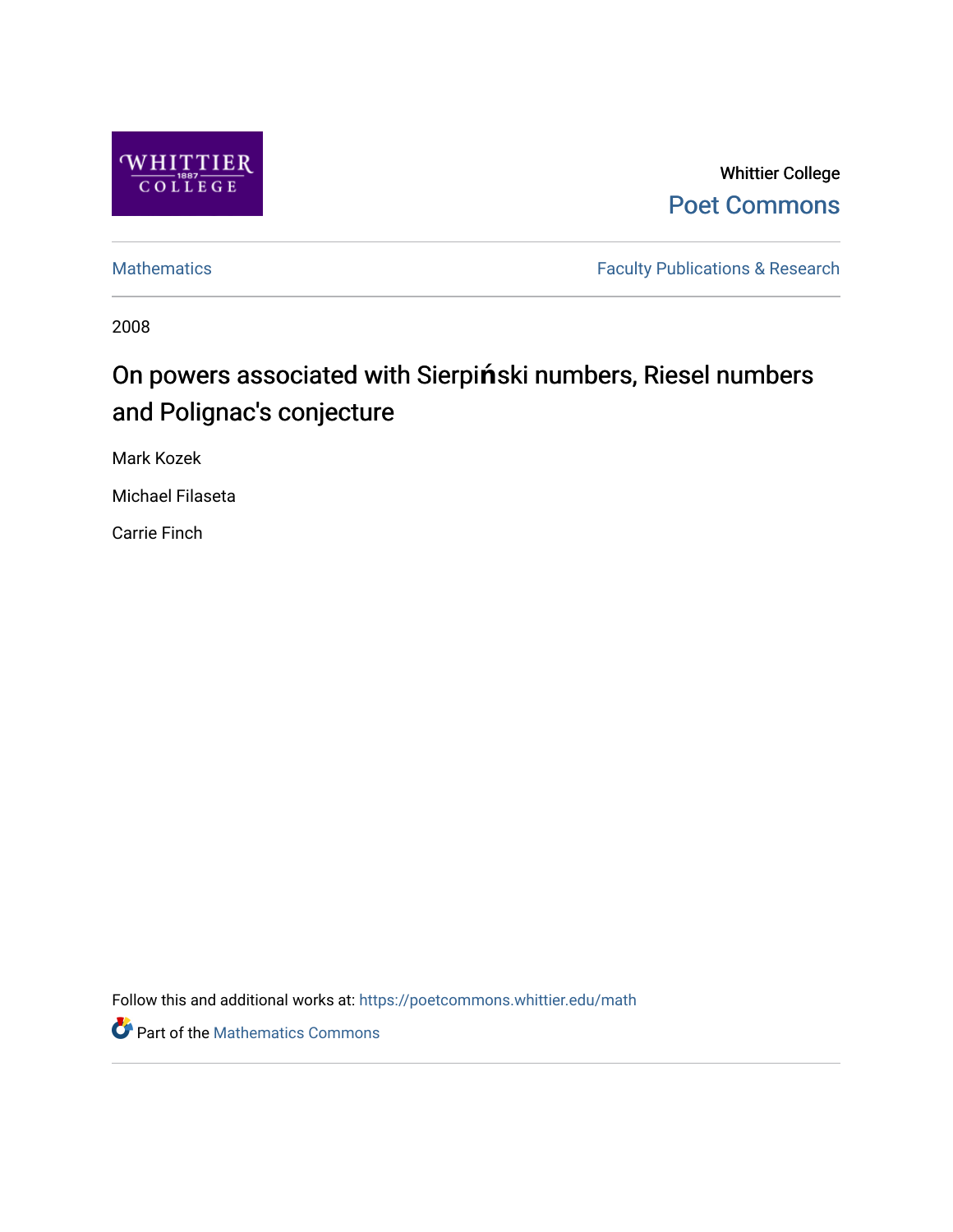

Available online at www.sciencedirect.com



JOURNAL OF **Number** 

Journal of Number Theory 128 (2008) 1916–1940

www.elsevier.com/locate/jnt

## On powers associated with Sierpinski numbers, Riesel numbers and Polignac's conjecture  $*$

Michael Filaseta <sup>a,∗</sup>, Carrie Finch <sup>b</sup>, Mark Kozek <sup>c</sup>

<sup>a</sup> *Department of Mathematics, University of South Carolina, Columbia, SC 29208, USA* <sup>b</sup> *Mathematics Department, Washington and Lee University, Lexington, VA 24450, USA* <sup>c</sup> *Department of Mathematics, Whittier College, Whittier, CA 90608, USA*

Received 2 January 2007; revised 25 February 2008

Available online 24 April 2008

Communicated by C. Pomerance

#### **Abstract**

We address conjectures of P. Erdős and conjectures of Y.-G. Chen concerning the numbers in the title. We obtain a variety of related results, including a new smallest positive integer that is simultaneously a Sierpinski number and a Riesel number and a proof that for every positive integer  $r$ , there is an integer  $k$ such that the numbers  $k, k^2, k^3, \ldots, k^r$  are simultaneously Sierpinski numbers. © 2008 Elsevier Inc. All rights reserved.

*Keywords:* Covering system; Polignac's conjecture; Riesel number; Sierpiński number

#### **1. Introduction**

A Sierpinski number is a positive odd integer k with the property that  $k \cdot 2^n + 1$  is composite for all positive integers *n*. A Riesel number is a positive odd integer *k* with the property that  $k \cdot 2^n - 1$ is composite for all positive integers *n*. In 1849, A. de Polignac [6] conjectured that every positive odd integer *k* can be written as a sum of a prime and a power of two. It is well known that Polignac's conjecture is not true. What has become of interest here are positive odd integers *k*

<sup>✩</sup> The authors express their appreciation to the National Science Foundation and the National Security Agency for support during the research for this paper.

Corresponding author.

*E-mail addresses:* filaseta@math.sc.edu (M. Filaseta), finchc@wlu.edu (C. Finch), mkozek@whittier.edu (M. Kozek).

<sup>0022-314</sup>X/\$ – see front matter © 2008 Elsevier Inc. All rights reserved. doi:10.1016/j.jnt.2008.02.004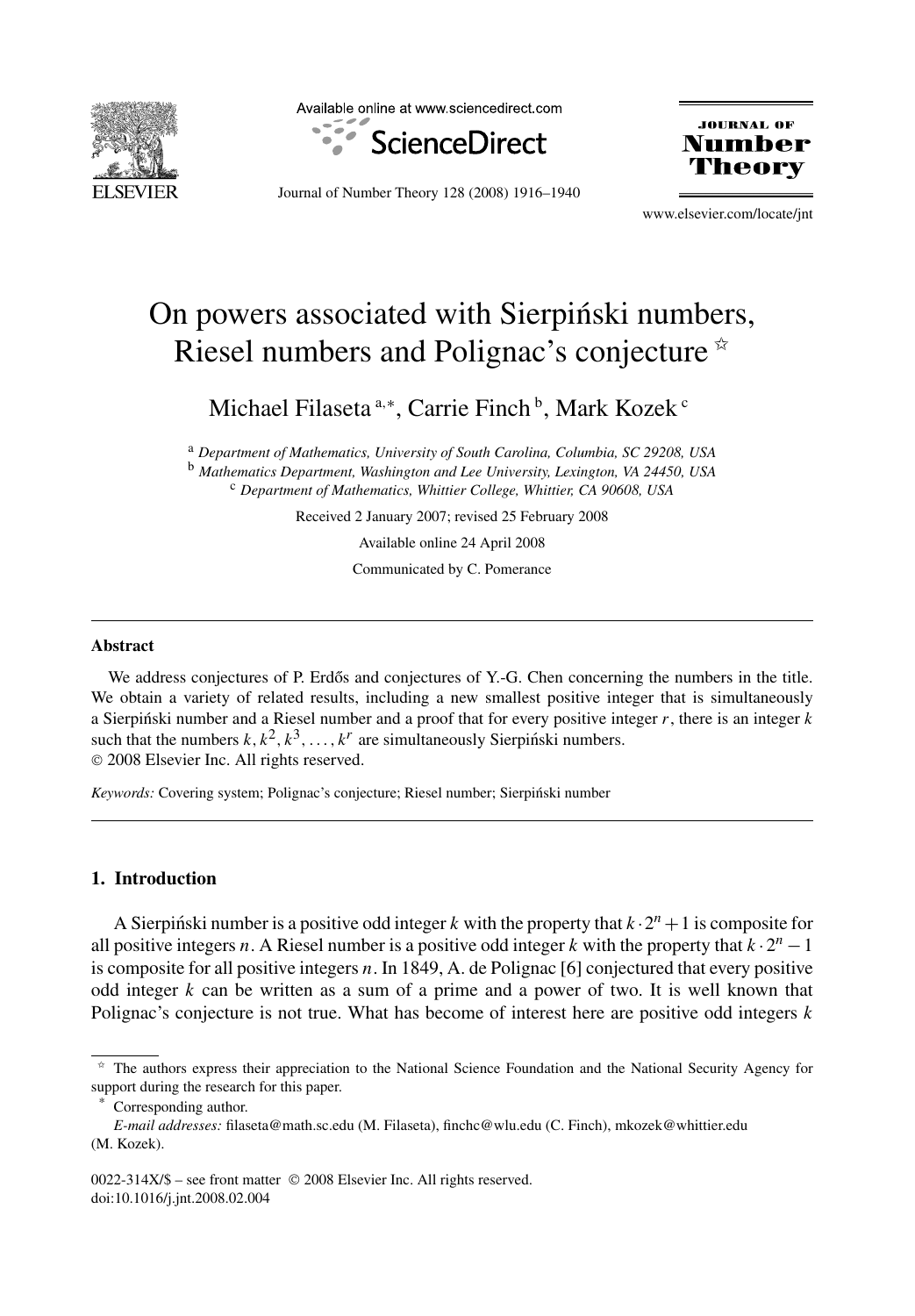for which  $|k - 2^n|$  is composite for all positive integers *n*. In this section, we briefly discuss our main results concerning these various numbers *k*, leaving motivational and background material for the next section.

The existence of *k* as in each of the three concepts above has historically been associated with covering systems. A covering system or covering, for short, is a finite system of congruences  $x \equiv a_j \pmod{m_j}$ ,  $1 \leq j \leq r$ , such that every integer satisfies at least one of the congruences. P. Erdős [9, Section F13] apparently believed that Sierpiński numbers and covering systems are so strongly connected that he conjectured that every Sierpinski number must be obtainable from an argument involving a covering. This is formulated more precisely as Conjecture 1 in the next section. The formulation of what is meant by being obtainable by a covering argument, though, is not so much of interest to us here as an example of a Sierpiński number given by A. Izotov [10], which suggests that this conjecture of Erdős is incorrect. One goal of this paper is to elaborate on these ideas and to produce similar examples of Sierpinski numbers, Riesel numbers and positive ´ odd integers *k* for which  $|k - 2^n|$  is composite for all positive integers *n*. These examples fall into infinite classes of *k* that are likely not obtainable by covering arguments. We make some attempt to determine small examples of such *k*. However, we note that a "proof" that any of our examples cannot arise from a covering argument seems out of reach. On the other hand, our explanations for why they likely do not arise from a covering argument will hopefully be convincing.

The examples discussed above arise from considering *k* that are squares and fourth powers. This naturally leads to recent investigations of Y.-G. Chen [3]. One of our main results in this paper resolves a conjecture of Chen that for each positive integer  $r$ , there are infinitely many Sierpinski numbers that are  $r$ th powers. His conjecture was actually the stronger assertion that such *r*th powers *k* are not only such that  $k \cdot 2^n + 1$  is composite for each positive integer *n* but further such that  $k \cdot 2^n + 1$  has at least two *distinct* prime divisors for each positive integer *n*. We establish the following even stronger assertion.

**Theorem 1.** *For every positive integer R, there exist infinitely many positive odd numbers k such that each of the numbers*

$$
k2^n + 1
$$
,  $k^22^n + 1$ ,  $k^32^n + 1$ , ...,  $k^R2^n + 1$ 

*has at least two distinct prime factors for each positive integer n.*

The analogous conjectures with powers associated with Riesel numbers and Polignac's conjecture remain open. We obtain some partial results in this direction, and in particular we resolve these analogous conjectures for fourth powers and sixth powers, the two smallest powers that were not resolved by the work of Chen.

We close this section with some open problems. We begin with one suggested by Theorem 1. We do not know whether there is a *k* such that the infinite list  $k, k^2, k^3, \ldots$  are all simultaneously Sierpiński numbers. Note that this is the same as asking whether there is a positive odd integer *k* such that all of the numbers of the form  $2^{i}k^{j} + 1$ , where *i* and *j* are positive integers, are composite.

Let  $f(x)$  be an arbitrary nonconstant polynomial in  $\mathbb{Z}[x]$ . Must there be infinitely many integers *k* such that  $f(k) \cdot 2^n + 1$  is composite for all positive integers *n*? Suppose  $g(x)$  is another nonconstant polynomial in  $\mathbb{Z}[x]$ . Are there infinitely many integers *k* such that  $f(k) \cdot 2^n + 1$  and  $g(k) \cdot 2^n + 1$  are both composite for all positive integers *n*?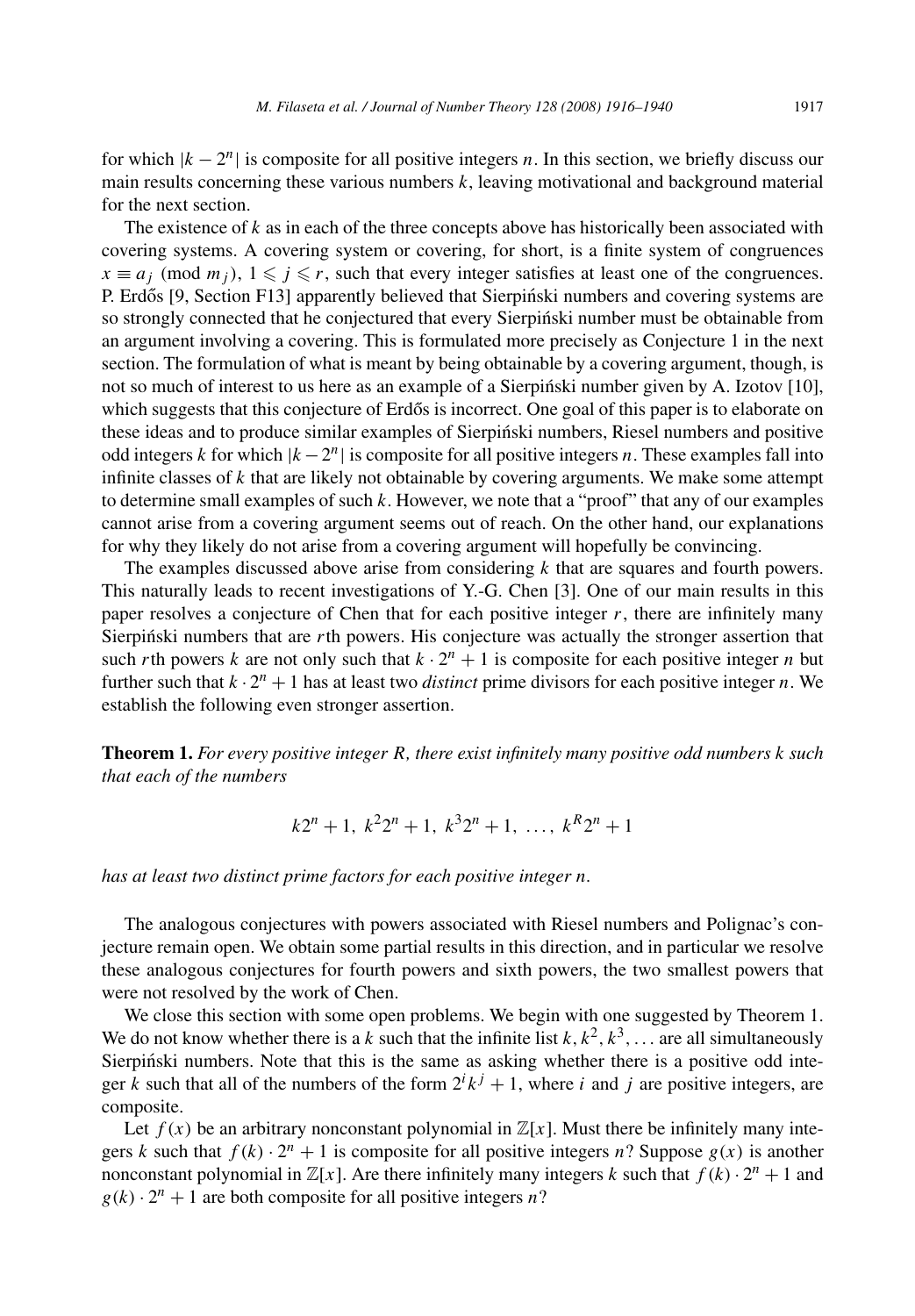In connection to the conjecture of Erdős alluded to earlier, the following struck us as particularly interesting. Is it possible to find a method for determining whether a given *k* has the property that the smallest prime divisor of  $k \cdot 2^n + 1$  is bounded? Can one even prove that the smallest prime divisor of  $5 \cdot 2^n + 1$  is not bounded as *n* tends to infinity? One can answer this question affirmatively if 5 is replaced by a smaller positive integer. For example, given any *x*, there is a positive integer *n* such that  $2^n - 1$  is divisible by every odd prime  $\leq x$ . It follows that for this *n*, the smallest prime factor of  $3 \cdot 2^n + 1$  is  $> x$ . Thus, the smallest prime divisor of  $3 \cdot 2^n + 1$  cannot be bounded as *n* tends to infinity. A similar question along these lines is the following: can one prove that the smallest prime divisor of  $11 \cdot 2^n - 1$  is not bounded as *n* tends to infinity?

#### **2. Background**

W. Sierpiński [12] observed the following implications:

$$
n \equiv 1 \pmod{2}, \quad k \equiv 1 \pmod{3} \implies k \cdot 2^n + 1 \equiv 0 \pmod{3},
$$
  
\n
$$
n \equiv 2 \pmod{4}, \quad k \equiv 1 \pmod{5} \implies k \cdot 2^n + 1 \equiv 0 \pmod{5},
$$
  
\n
$$
n \equiv 4 \pmod{8}, \quad k \equiv 1 \pmod{17} \implies k \cdot 2^n + 1 \equiv 0 \pmod{17},
$$
  
\n
$$
n \equiv 8 \pmod{16}, \quad k \equiv 1 \pmod{257} \implies k \cdot 2^n + 1 \equiv 0 \pmod{257},
$$
  
\n
$$
n \equiv 16 \pmod{32}, \quad k \equiv 1 \pmod{65537} \implies k \cdot 2^n + 1 \equiv 0 \pmod{65537},
$$
  
\n
$$
n \equiv 32 \pmod{64}, \quad k \equiv 1 \pmod{641} \implies k \cdot 2^n + 1 \equiv 0 \pmod{641},
$$
  
\n
$$
n \equiv 0 \pmod{64}, \quad k \equiv -1 \pmod{6700417} \implies k \cdot 2^n + 1 \equiv 0 \pmod{6700417}.
$$

The moduli appearing in the congruences involving  $k$  are 7 primes, the first (perhaps only) 5 Fermat primes  $F_n = 2^{2^n} + 1$  for  $0 \le n \le 4$  and the two prime divisors of  $F_5$ . The congruences for *n* on the left form a covering of the integers, and hence it follows that any  $k$  satisfying the congruences on *k* above has the property that, for any positive integer *n*, the number  $k \cdot 2^n + 1$  is divisible by one of these 7 primes. We add the condition  $k \equiv 1 \pmod{2}$  to ensure that *k* is odd. Then the Chinese Remainder Theorem implies that there are infinitely many Sierpinski numbers given by

*k* ≡ 15511380746462593381 *(*mod 2 · 3 · 5 · 17 · 257 · 65537 · 641 · 6700417*).*

This congruence establishes that a positive proportion of the positive integers are in fact Sierpiński numbers. For convenience in this paper, we will refer to the construction of Sierpiński numbers as above as Sierpiński's construction. We also note that this construction of Sierpiński relies on the fact that  $F_5$  is composite.

In 1962, John Selfridge (unpublished) found what is believed to be the smallest Sierpiński number, namely  $k = 78557$ . His argument is based on the following implications:

> $n \equiv 0 \pmod{2}$ ,  $k \equiv 2 \pmod{3} \implies k \cdot 2^n + 1 \equiv 0 \pmod{3}$ ,  $n \equiv 1 \pmod{4}$ ,  $k \equiv 2 \pmod{5} \implies k \cdot 2^n + 1 \equiv 0 \pmod{5}$ ,  $n \equiv 3 \pmod{9}$ ,  $k \equiv 9 \pmod{73} \implies k \cdot 2^n + 1 \equiv 0 \pmod{73}$ ,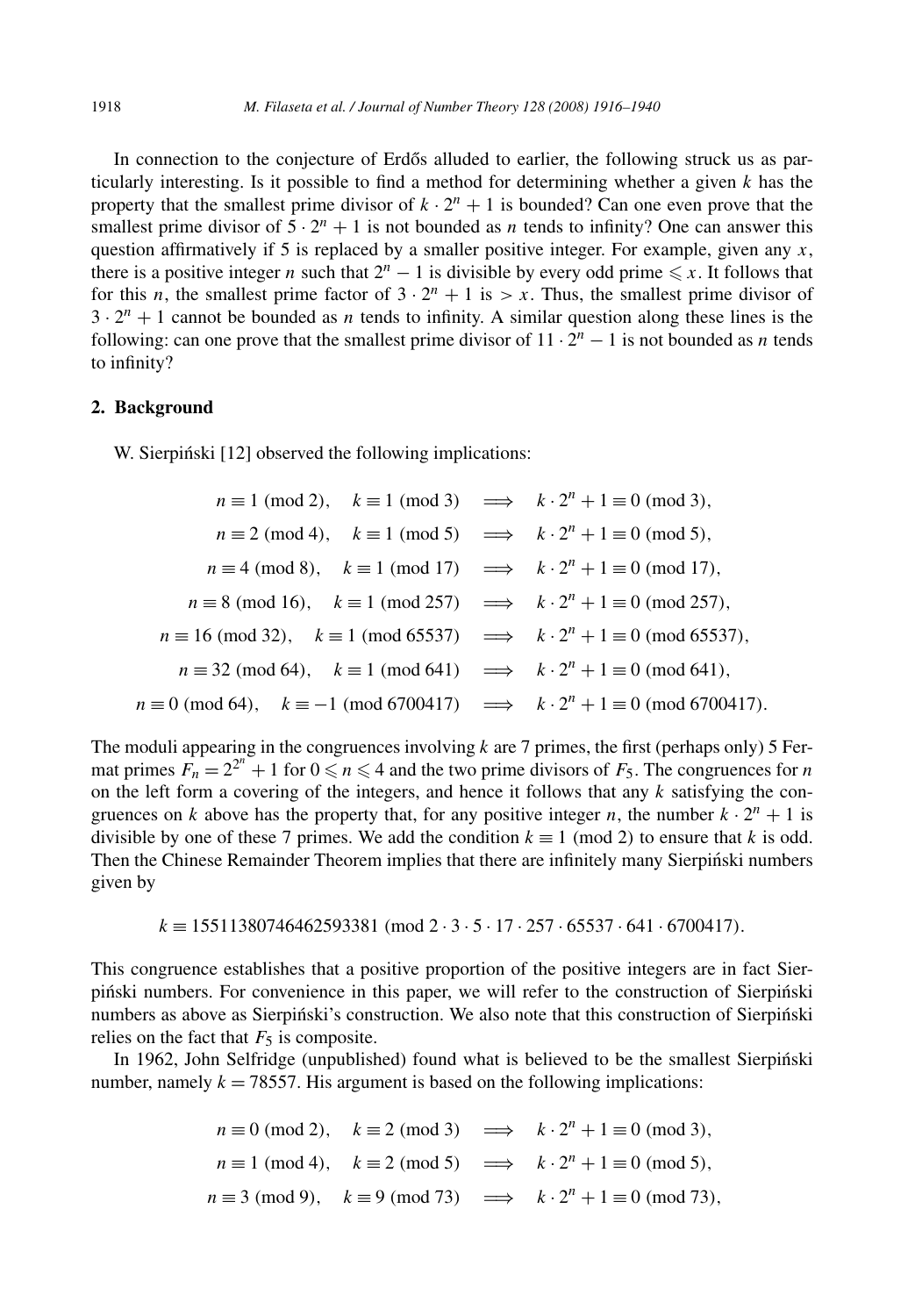$$
n \equiv 15 \pmod{18}, \quad k \equiv 11 \pmod{19} \implies k \cdot 2^n + 1 \equiv 0 \pmod{19},
$$
  
\n
$$
n \equiv 27 \pmod{36}, \quad k \equiv 6 \pmod{37} \implies k \cdot 2^n + 1 \equiv 0 \pmod{37},
$$
  
\n
$$
n \equiv 1 \pmod{3}, \quad k \equiv 3 \pmod{7} \implies k \cdot 2^n + 1 \equiv 0 \pmod{7},
$$
  
\n
$$
n \equiv 11 \pmod{12}, \quad k \equiv 11 \pmod{13} \implies k \cdot 2^n + 1 \equiv 0 \pmod{13}.
$$

There have been attempts to prove that 78557 is the smallest Sierpinski number. In this regards, the web page http://www.seventeenorbust.com contains the current up-to-date information. The research for this page, under the name of Seventeen or Bust, was started by L. Helm and D. Norris in March of 2002 when there were 17 numbers *<* 78557 which were not yet eliminated from being Sierpinski numbers. The idea is to establish that each  $k < 78557$  is not a Sierpinski number by finding a prime of the form  $k \cdot 2^n + 1$ . As of this writing, there remain 6 values of  $k < 78557$ which are unresolved by the Seventeen or Bust project, namely

10223*,* 21181*,* 22699*,* 24737*,* 55459*,* 67607*.*

There are justifications for the belief that each of these 6 numbers is not a Sierpinski number. Recall that the Sierpinski numbers  $k$  found by Sierpinski have the property that for each positive integer *n*, the number  $k \cdot 2^n + 1$  is divisible by one of 7 primes. Similarly, the Sierpinski numbers determined by the argument of Selfridge have this same property (though the primes are different). If one believes that Sierpinski numbers are related to coverings as the above examples suggest, then it would follow that the following conjecture of P. Erdős [9] (Section F13) holds.

**Conjecture 2.** *If k is a Sierpiński number, then the smallest prime divisor of*  $k \cdot 2^n + 1$  *is bounded as n tends to infinity.*

We define

ord<sub>*p*</sub>(2) = *m* if  $m \in \mathbb{Z}^+$  is minimal such that  $2^m \equiv 1 \pmod{p}$ .

In other words,  $\text{ord}_p(2) = m$  means that *m* is the order of 2 modulo *p*. It is of some interest to note also that the congruences  $n \equiv a \pmod{m}$ ,  $k \equiv b \pmod{p}$  appearing to the left of each implication above is such that ord<sub>p</sub>(2) = *m*. This further suggests that a Sierpinski number  $k$ should have the property that for each positive integer *n*, the number  $k \cdot 2^n + 1$  is divisible by a prime *p* for which ord<sub>*p*</sub>(2) = *m* is not too large. What is more important here is that *m* is a modulus of the related covering which in turn would suggest the prime divisors of *m* should not be large. Computations can be used to show that the 6 numbers *k* listed above are likely not Sierpinski numbers since each has the property that the prime divisors of  $k \cdot 2^n + 1$  do not seem to belong to a finite list and do not seem to have the property that 2 has a small order or an order consisting of small prime divisors modulo these primes. For example, it is not difficult to check that  $10223 \cdot 2^n + 1$  is divisible by one of the primes 3, 5, 7 and 13 unless  $n \equiv 5 \pmod{12}$ . Although, one can (is bound) to find patterns among these *n* as well, like 11 divides every fifth one, a quick look at the prime divisors for  $n \equiv 5 \pmod{12}$  reveals little to suggest 10223 is the result of a covering. For example, we find the following early examples of the smallest prime *p* dividing  $10223 ⋅ 2<sup>n</sup> + 1$  and the orders of 2 modulo *p* among the *n* ≡ 5 (mod 12).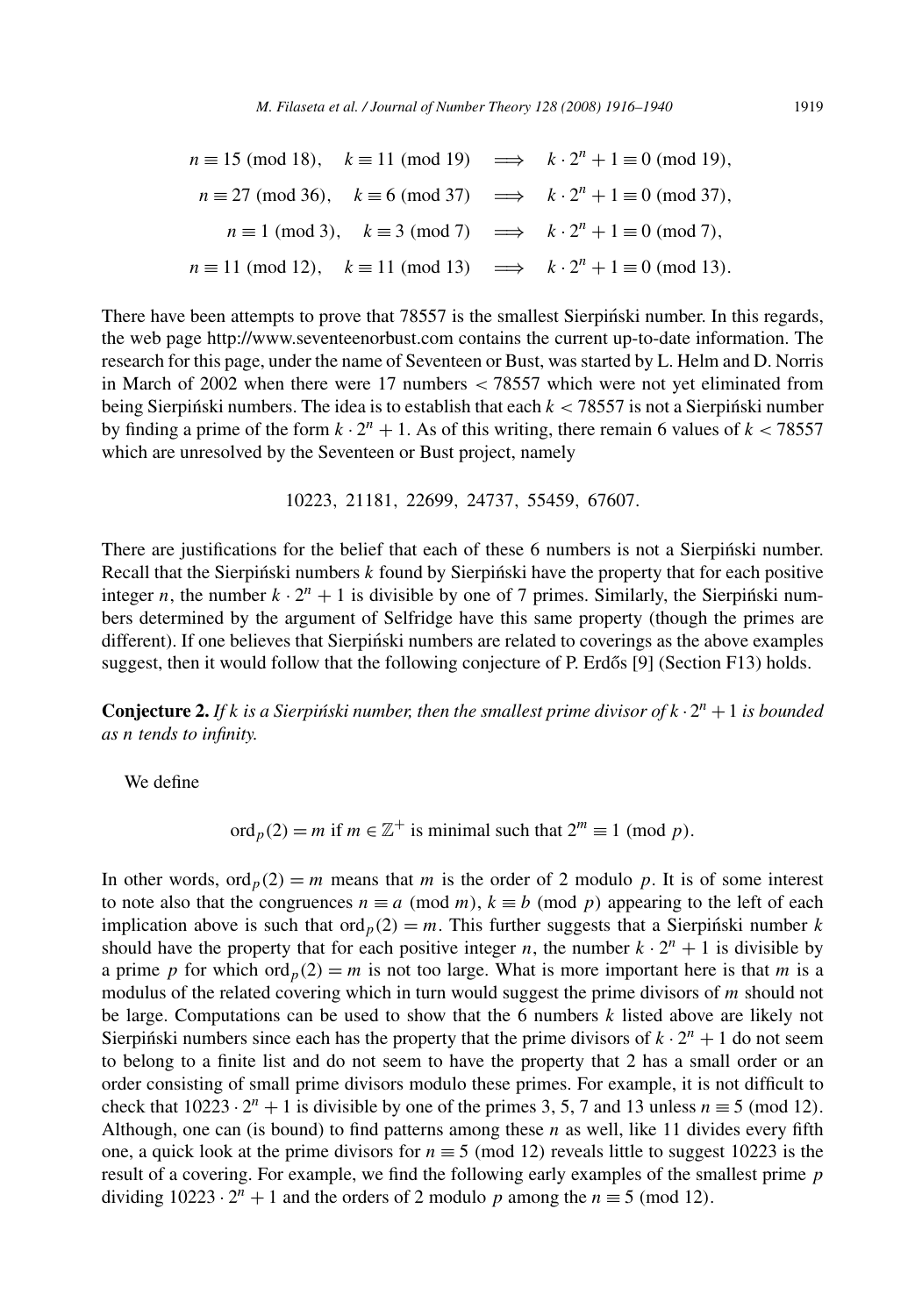| Tavit 1 |                  |                                                   |  |
|---------|------------------|---------------------------------------------------|--|
| n       | Smallest prime   | Factorization of order of 2                       |  |
| 77      | 619033           | 2.25793                                           |  |
| 101     | 45677096693      | $2^2 \cdot 31 \cdot 368363683$                    |  |
| 137     | 1904660910466121 | $2^2 \cdot 5 \cdot 1559 \cdot 4733 \cdot 6453199$ |  |

We keep such tables in this paper short; they are intended to indicate some of the behavior we observed for the *k* tested and, in general, a similar behavior was observed for many other choices of *n* but with the smallest prime not quite as large as those listed. One could consider other primes dividing  $10223 \cdot 2^n + 1$  besides the smallest prime with the hope that their orders would be smaller or involve smaller primes, but this also does not seem to help.

This discussion has seemingly caused us to go off course of the focus of this paper which is to consider Sierpinski and related numbers which are  $r$ th powers for some  $r > 1$ . But in fact, the above leads exactly to this topic. A nice observation of A. Izotov [10] is that the given motivation for 10223 not being a Sierpinski number, and similarly for the other numbers below 78557 which have not yet been eliminated as Sierpiński numbers, is somewhat in error. More precisely, it is highly likely that Erdős's Conjecture 2 is wrong.

To understand Izotov's idea, we return to Sierpinski's construction and simply remove the ´ congruence  $n \equiv 2 \pmod{4}$  and the corresponding condition  $k \equiv 1 \pmod{5}$ . So we have a simplified system of congruences on *n* which no longer covers the integers. Now, suppose we can find an odd number  $k$  that satisfies only the remaining conditions on  $k$  in Sierpinski's construction and also that  $k = \ell^4$  for some integer  $\ell > 1$ . Observe that if  $n = 4u + 2$  for some nonnegative integer *u*, then

$$
k \cdot 2^{n} + 1 = 4\left(\ell \cdot 2^{u}\right)^{4} + 1 = \left(\ell^{2} \cdot 2^{2u+1} + \ell \cdot 2^{u+1} + 1\right)\left(\ell^{2} \cdot 2^{2u+1} - \ell \cdot 2^{u+1} + 1\right). \tag{1}
$$

Thus, whenever  $n \equiv 2 \pmod{4}$ , we obtain that  $k \cdot 2^n + 1$  is composite and seemingly for reasons not associated with a covering but rather due to the fact that  $4x^4 + 1$  has a nontrivial factorization in  $\mathbb{Z}[x]$ . This is the idea. Some modifications are needed for if  $\ell \neq 0 \pmod{5}$  in this construction, then  $k = \ell^4 \equiv 1 \pmod{5}$  and  $k \cdot 2^{4u+2} + 1$  will have 5 as a factor. In other words, we will be in the situation of Sierpiński's original construction. It should be noted here that each of the congruences  $k \equiv b \pmod{p}$  in Sierpinski's construction satisfies  $k \equiv \ell^4 \pmod{p}$  for some integer  $\ell$ . In the case that  $b = 1$ , one can take  $\ell = 1$ ; in the last congruence where  $b = -1$  and  $p = 6700417$ , one can take  $\ell = 2^8$  since 6700417 is a prime divisor of  $2^{32} + 1$ . We consider, however,

| $\ell \equiv 1 \pmod{2}$ ,     | $\ell \equiv 2 \pmod{3}$ ,             |
|--------------------------------|----------------------------------------|
| $\ell \equiv 0 \pmod{5}$ ,     | $\ell \equiv 13 \pmod{17}$ ,           |
| $\ell \equiv 256 \pmod{257}$ , | $\ell \equiv 1 \pmod{65537}$ ,         |
| $\ell \equiv 640 \pmod{641}$ , | $\ell \equiv 3376382 \pmod{6700417}$ . |

This particular choice of congruences gives the least  $\ell$  based on Izotov's construction. The solution to these congruences is

*-* ≡ 734110615000775 *(*mod 2 · 3 · 5 · 17 · 257 · 65537 · 641 · 6700417*).*

Table 1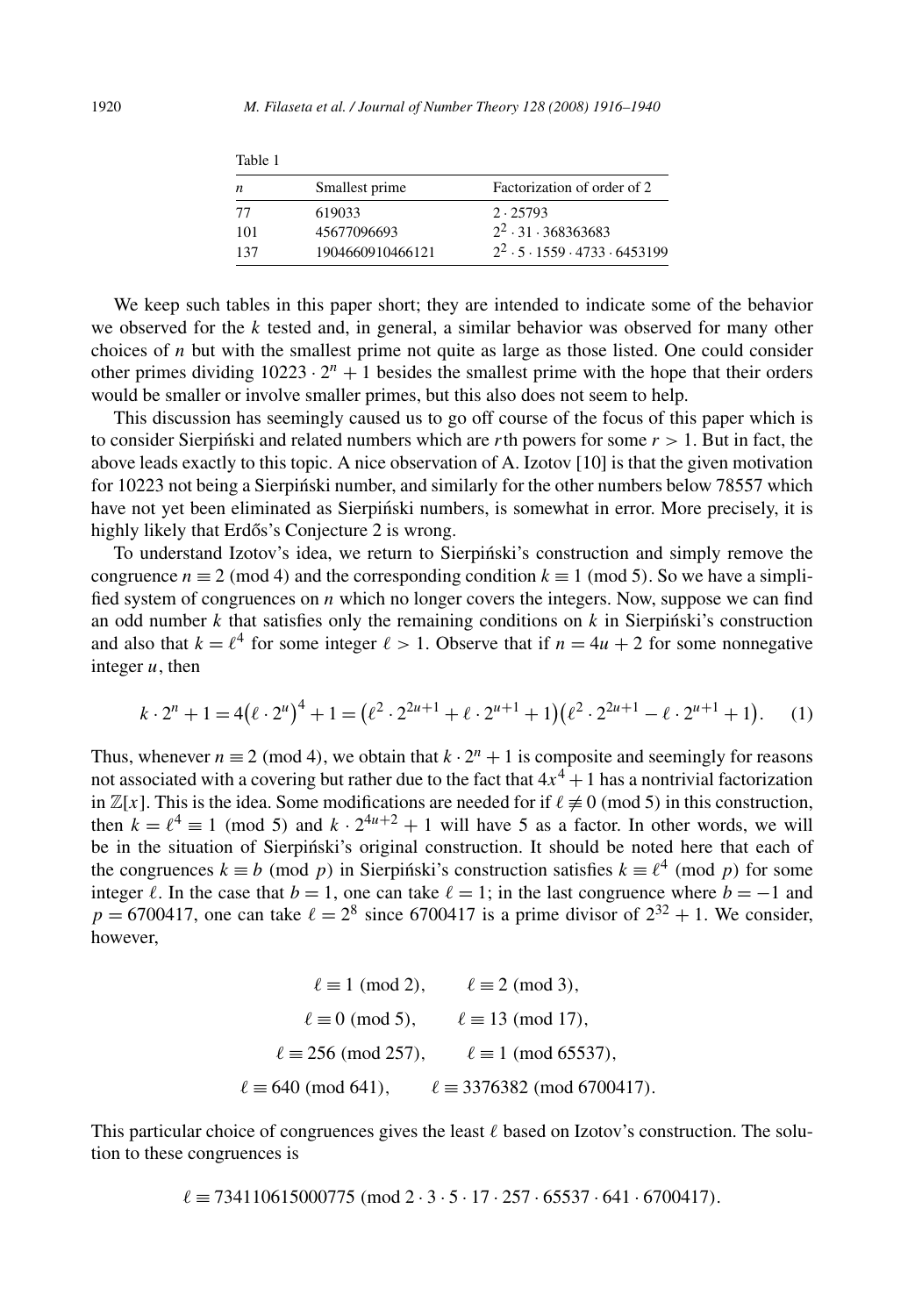Thus, any  $\ell$  of this form has the property that  $k = \ell^4$  is a Sierpinski number, and it seems likely that these give rise to counterexamples to Conjecture 2. We have already discussed how computations can suggest that a value of *k* is not a Sierpinski number based on a covering argument by ´ producing  $k \cdot 2^n + 1$  which have large prime divisors p each with 2 having a large order modulo p. Table 2 below gives evidence then that  $k = \ell^4$  with  $\ell = 734110615000775$  does not arise from a covering argument, that is, that it is a true counterexample to Conjecture 2.

| Table 2 |                 |                                                          |  |
|---------|-----------------|----------------------------------------------------------|--|
| n       | Smallest prime  | Factorization of order of 2                              |  |
| 14      | 271933097       | 2593 - 13109                                             |  |
| 118     | 2476352353      | $2^2 \cdot 3 \cdot 3391 \cdot 7607$                      |  |
| 334     | 376843822247957 | $2^2 \cdot 7 \cdot 79 \cdot 733 \cdot 1031 \cdot 225431$ |  |

Given that the *k* that was used to create Table 2 is considerably larger than the *k* used to create Table 1, one might suspect that the primes appearing in Table 2 should be larger. We note, however, that the *k* used in Table 2 only has a chance of producing a large smallest prime factor when  $n \equiv 2 \pmod{4}$  and in this case we know that  $k \cdot 2^n + 1$  splits as a product of two numbers of relatively equal size. There was not an analogous splitting situation for the *k* used to create Table 1.

Before proceeding, we clarify that we are not suggesting that any of the remaining 6 values in the Seventeen or Bust project are actually Sierpiński numbers. One can easily check that none of these 6 values is of the form  $\ell^r$  where  $r > 1$ , and it seems likely to us that the following revision of Conjecture 2 holds.

**Conjecture 3.** If *k* is a Sierpiński number that is not of the form  $\ell^r$  for some integers  $\ell \geq 1$  and  $r > 1$ , then the smallest prime divisor of  $k \cdot 2^n + 1$  is bounded as *n* tends to infinity.

Motivated by the work of Izotov and in the spirit of Selfridge's example of a Sierpinski number, in the next section we discuss small examples of Sierpiński and Riesel numbers and for Polignac's conjecture that do not appear to arise from coverings. The constructions of examples for Riesel numbers and Polignac's conjecture are new. In this regard, it is of some interest to quote the first edition of [9] (Springer-Verlag, New York, 1981, Section F13) which mentions the following:

*Erd˝os also formulates the following conjecture. Consider all the arithmetic progressions of odd numbers, no term of which is of the form*  $2^k + p$ *. Is it true that all these progressions can be obtained from covering congruences*? *Are there infinitely many integers, not of the form*  $2^k + p$ , which are not in such progressions?

Our work suggests strongly that the answer to the second question is, "Yes."

We turn to background on Riesel numbers and Polignac's problem. First we clarify that the use of coverings for finding *k* such that  $k \cdot 2^n - 1$  is composite for each positive integer *n* and the use of coverings for finding *k* such that  $|k - 2^n|$  is composite for each positive integer *n* are essentially equivalent. More precisely, let  $k$  be an integer, and let  $P$  be a finite set of odd primes. Then  $k \cdot 2^n - 1$  has a prime divisor from the set P for all positive integers *n* if and only if  $|k - 2^n|$ has a prime divisor from the set  $P$  for all positive integers  $n$ . We state this as a lemma that allows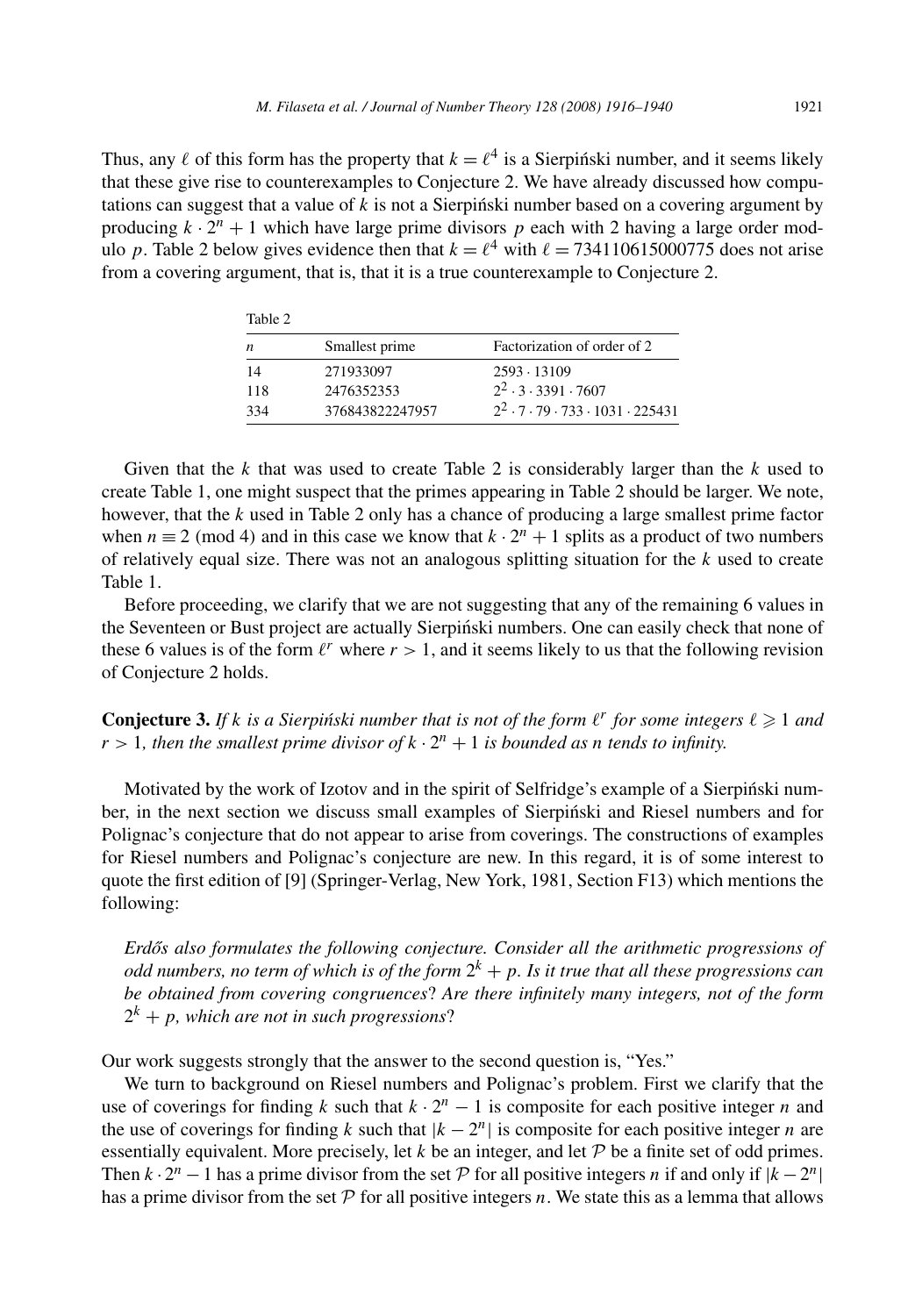us to move from one problem to the next. For later purposes in the paper, we state it with a little more generality.

**Lemma 4.** Let  $S$  be the set of integers, the set of even integers or the set of odd integers, let  $P$  be *a finite set of odd primes, and let k be an integer. Suppose that for every sufficiently large*  $n \in S$ *there is a*  $p \in P$  *for which* 

$$
k \cdot 2^n - 1 \equiv 0 \pmod{p}.
$$
 (2)

*Then for each*  $n \in S$  *there is a*  $p \in P$  *for which* 

$$
k - 2n \equiv 0 \pmod{p}.
$$
 (3)

*Similarly, if for every sufficiently large*  $n \in S$  *there is a*  $p \in P$  *satisfying* (3)*, then for every*  $n \in S$ *there is a*  $p \in \mathcal{P}$  *satisfying* (2).

**Proof.** We consider the first implication. Let  $n$  be an arbitrary element of  $S$ . Put

$$
m_p = \text{ord}_p(2)
$$
, for  $p \in \mathcal{P}$ .

Set

$$
N = 2M \cdot \left(\prod_{p \in \mathcal{P}} m_p\right) - n,
$$

where *M* is an arbitrary integer. Observe that  $n \in S$  implies that  $N \in S$ . We take *M* sufficiently large so that *N* is large enough to guarantee that

 $k \cdot 2^N - 1 \equiv 0 \pmod{p}$ 

for some  $p \in \mathcal{P}$ . This congruence implies

$$
k \cdot 2^{-n} - 1 \equiv 0 \pmod{p}.
$$

We multiply both sides of the congruence by  $2^n$  to obtain

$$
k - 2^n \equiv 0 \pmod{p}.
$$

This establishes the first part of the lemma. The second part follows along similar lines.  $\Box$ 

We note that it is possible for  $k \cdot 2^n - 1$  or  $|k - 2^n|$  above to be an element of  $P$ . For that reason, we are *not* claiming that *k* is a Riesel number if and only if *k* is an odd positive integer for which  $|k - 2^n|$  is composite for all positive integers *n*. We are not even claiming that this is true when we restrict ourselves to such *k* that can be obtained from coverings. However, the above lemma does allow us *often* to conclude that a *k* that has been shown to be a Riesel number is also an odd positive integer *k* for which  $|k - 2^n|$  is composite for all positive integers *n* and vice versa. A. Schinzel has also obtained a connection between Sierpinski numbers and Riesel numbers. The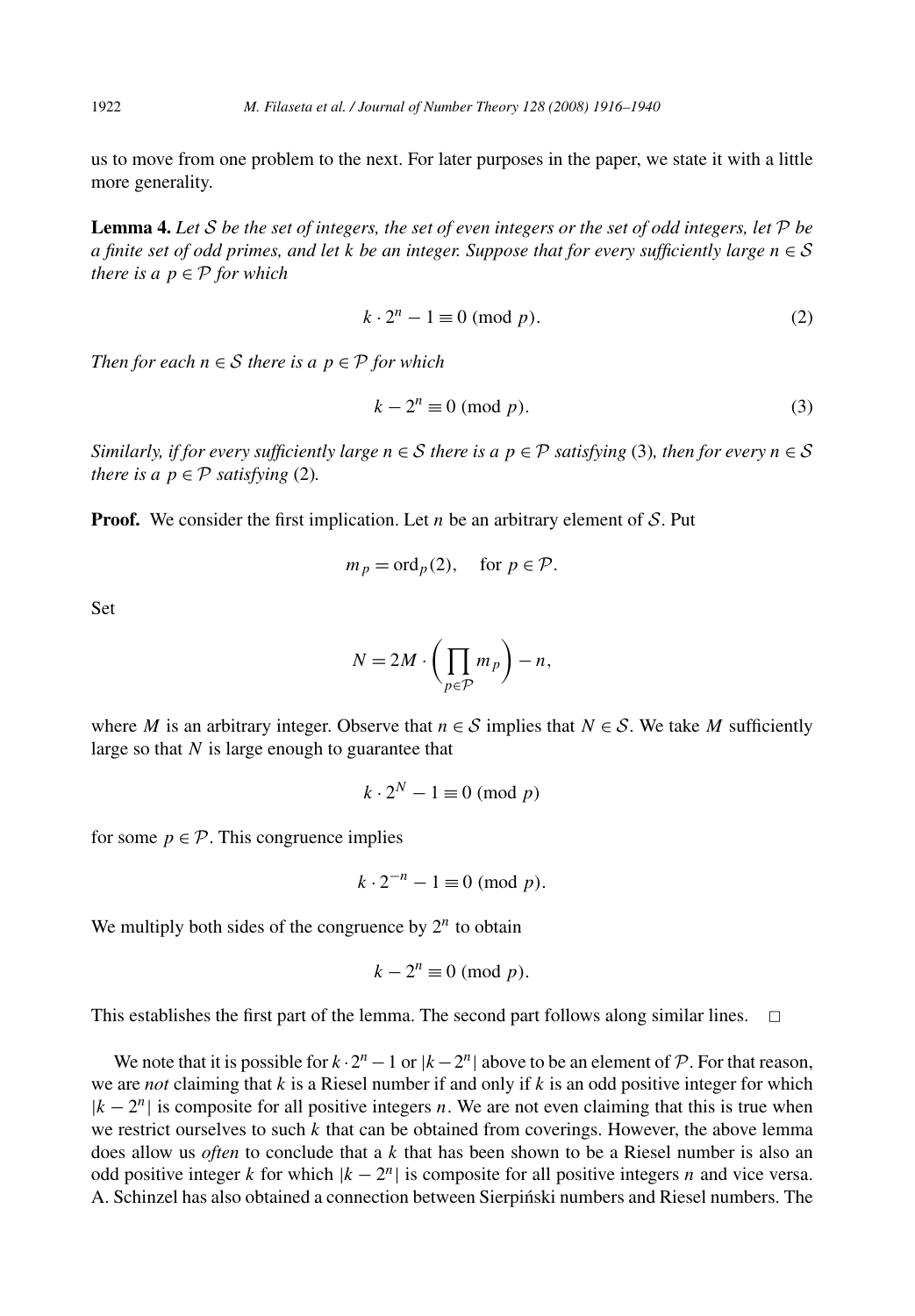connection is not as direct as above, and we do not give the details here. The interested reader can see [8] or [13] for details.

H. Riesel [11] showed that if

Table 3

#### *k* ≡ 509203 *(*mod 11184810*),*

then  $k$  is what has been defined as a Riesel number. It is believed that  $509203$  is in fact the smallest Riesel number. As of this writing, there remain 70 odd positive integers *k <* 509203 which have not been established as being or not being Riesel numbers. Of these  $k$ , the number 2293 is the smallest. The web page http://www.prothsearch.net/rieselprob.html maintains up-to-date information.

Eric Brier (1998, unpublished) showed that there are infinitely many numbers which are simultaneously Sierpiński and Riesel numbers. His example had 41 digits, and Yves Gallot (2000, unpublished) later found an example with 27 digits. We note that Y.-G. Chen [4] has recently obtained some related results. We obtain here a smaller example with 24 digits.

**Theorem 5.** A positive proportion of the positive integers are simultaneously Sierpinski and *Riesel numbers. The number* 143665583045350793098657 *is one such number.*

The first part of this result is not new and follows from Brier's work. For a proof of Theorem 5, we provide appropriate coverings. One covering will show that if *k* satisfies certain conditions, then  $k$  is a Sierpinski number. The other will show that if certain other conditions are satisfied by *k*, then *k* is a Riesel number. It will be an easy task to then justify that all the conditions can simultaneously be satisfied by *k*. We give the details to help clarify the approach we use throughout this paper.

**Proof.** Each row of Table 3 indicates a residue class *a (*mod *m)* for *n* and a corresponding residue class *b* (mod *p*) for *k* such that, for every positive integer  $n \equiv a \pmod{m}$ , the number  $k \cdot 2^n + 1$  is divisible by *p*. Each row of Table 4 indicates a residue class *a (*mod *m)* for *n* and a corresponding residue class *b* (mod *p*) for *k* such that, for every positive integer  $n \equiv a \pmod{m}$ , the number  $k \cdot 2^n - 1$  is divisible by *p*. For each table, the congruences  $x \equiv a \pmod{m}$  given by the residue classes *a (*mod *m)* for *n* form a covering. We justify these remarks.

| Classes for $n$ | Classes for $k$ | Classes for $n$ | Classes for $k$ |
|-----------------|-----------------|-----------------|-----------------|
| $1 \pmod{2}$    | $1 \pmod{3}$    | $2 \pmod{5}$    | 23 (mod 31)     |
| $0 \pmod{3}$    | $6 \pmod{7}$    | 8 (mod 10)      | $7 \pmod{11}$   |
| $4 \pmod{9}$    | 41 (mod 73)     | 5 (mod 15)      | 33 (mod 151)    |
| $10 \pmod{18}$  | $10 \pmod{19}$  | 14 (mod 30)     | 2 (mod 331)     |
| $16 \pmod{36}$  | 4 (mod 37)      | 56 (mod 60)     | 45 (mod 61)     |
| 34 (mod 36)     | 105 (mod 109)   | $26 \pmod{60}$  | 16 (mod 1321)   |
| Table 4         |                 |                 |                 |
| Classes for $n$ | Classes for $k$ | Classes for $n$ | Classes for $k$ |
| $0 \pmod{2}$    | $1 \pmod{3}$    |                 |                 |
| $3 \pmod{4}$    | $2 \pmod{5}$    | 5 (mod 12)      | 11 (mod 13)     |
| $5 \pmod{8}$    | 8 (mod 17)      | $9 \pmod{24}$   | 233 (mod 241)   |
| $1 \pmod{16}$   | 129 (mod 257)   | 25 (mod 48)     | 48 (mod 97)     |
|                 |                 |                 |                 |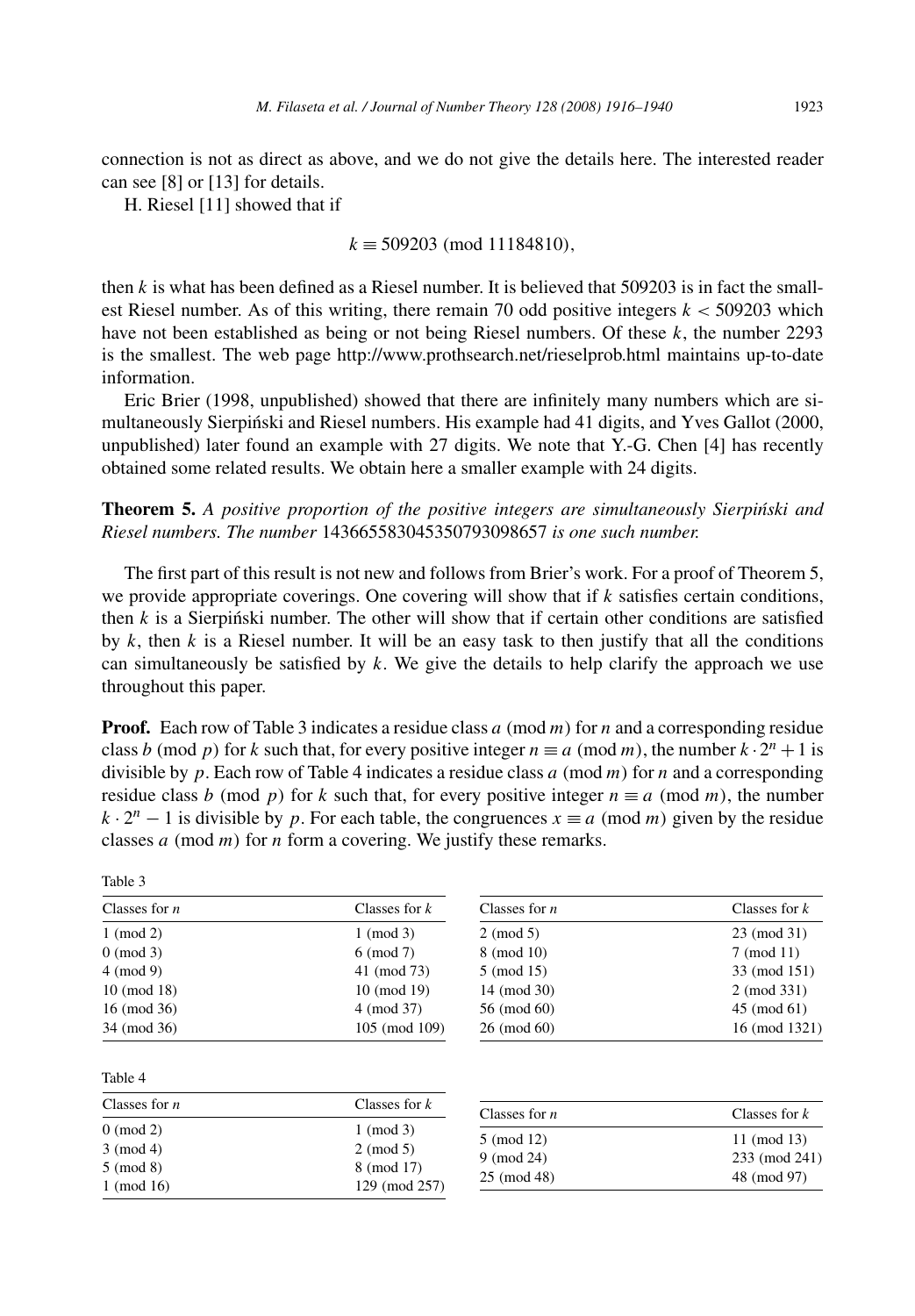Observe that the least common multiple of the moduli *m* for the residue classes *a (*mod *m)* for *n* in Table 3 is 180. We can establish then that the 12 congruences  $x \equiv a \pmod{m}$  form a covering by simply checking if each element of {0*,* 1*,...,* 179} satisfies one of the 12 congruences. Indeed, if this is the case, then an arbitrary integer *u* can be written in the form  $u = 180q + r$ where  $q \in \mathbb{Z}$  and  $r \in \{0, 1, \ldots, 179\}$  so that *u* and *r* are congruent modulo any of the 12 moduli *m*. It follows that *u* will satisfy whichever of these congruences that *r* satisfies. To justify the entries *a* (mod *m*) and *b* (mod *p*) in a row of Table 3, one checks that  $\text{ord}_p(2) = m$  and that  $b2^a + 1 \equiv 0 \pmod{p}$ . For if this holds, then

$$
n \equiv a \pmod{m}
$$
,  $k \equiv b \pmod{p}$   $\implies$   $k2^n + 1 \equiv b2^a + 1 \equiv 0 \pmod{p}$ .

In this manner, one can therefore justify that any  $k$  as in Table 3 is indeed a Sierpinski number. An analogous argument works to justify that any *k* as in Table 4 is a Riesel number, though the argument in this case is somewhat easier since the number of congruences to consider is smaller and the least common multiple of the moduli for  $n$  in Table 4 is 48. Finally, observe that the prime moduli *p* appearing for the residue classes for *k* in Tables 3 and 4 are distinct except in the case that  $p = 3$ . In this case, both tables indicate that we want  $k \equiv 1 \pmod{3}$ . We add the condition  $k \equiv 1 \pmod{2}$ . The Chinese Remainder Theorem and a calculation now establish Theorem  $5 \square$ 

Small positive odd integers which are not the sum of a power of 2 and a prime are easy to come by. This list begins

127*,* 149*,* 251*,* 331*,* 337*,* 373*,* 509*.*

These numbers are all prime. The smallest composite odd number that is not a power of 2 plus a prime is 905. As mentioned in the opening paragraph, the real interest here is in odd positive integers *k* with the property that  $|k - 2^n|$  is not prime for all positive integers *n*. As a consequence of Lemma 4, the smallest known such *k* is 509203. In 1950, J.G. van der Corput [14] and Erdős [7] independently showed that a positive proportion of the odd positive integers  $k$  have the property that  $|k - 2^n|$  is not prime for all positive integers *n*. Erdős's argument was based on a covering, and in fact his paper introduced the idea of applying covering systems to problems in number theory.

In the final two sections of this paper, we address two recent conjectures of Y.-G. Chen [3]:

**Conjecture 6.** *For any positive integer r, there exist infinitely many positive odd numbers k such that*  $k^r 2^n + 1$  *has at least two distinct prime factors for all positive integers n.* 

**Conjecture 7.** *For any positive integer r, there exist infinitely many positive odd numbers k such that k<sup>r</sup>* − 2*<sup>n</sup> has at least two distinct prime factors for all positive integers n.*

He resolves these conjectures in the case that  $r$  is odd and in the case that  $r$  is twice an odd number and  $3 \nmid r$ . As he notes, the least *r* for which his arguments do not apply are  $r = 4$  and  $r = 6$ . We will show that Conjecture 6 is true in general and that Conjecture 7 holds in the special cases  $r = 4$  and  $r = 6$ . Our arguments will in fact resolve Conjecture 7 for a set of integers *r* with positive density with each *r* divisible by 4 and another set *r* having positive density and each *r* divisible by 6. The full strength of Conjecture 7 remains open.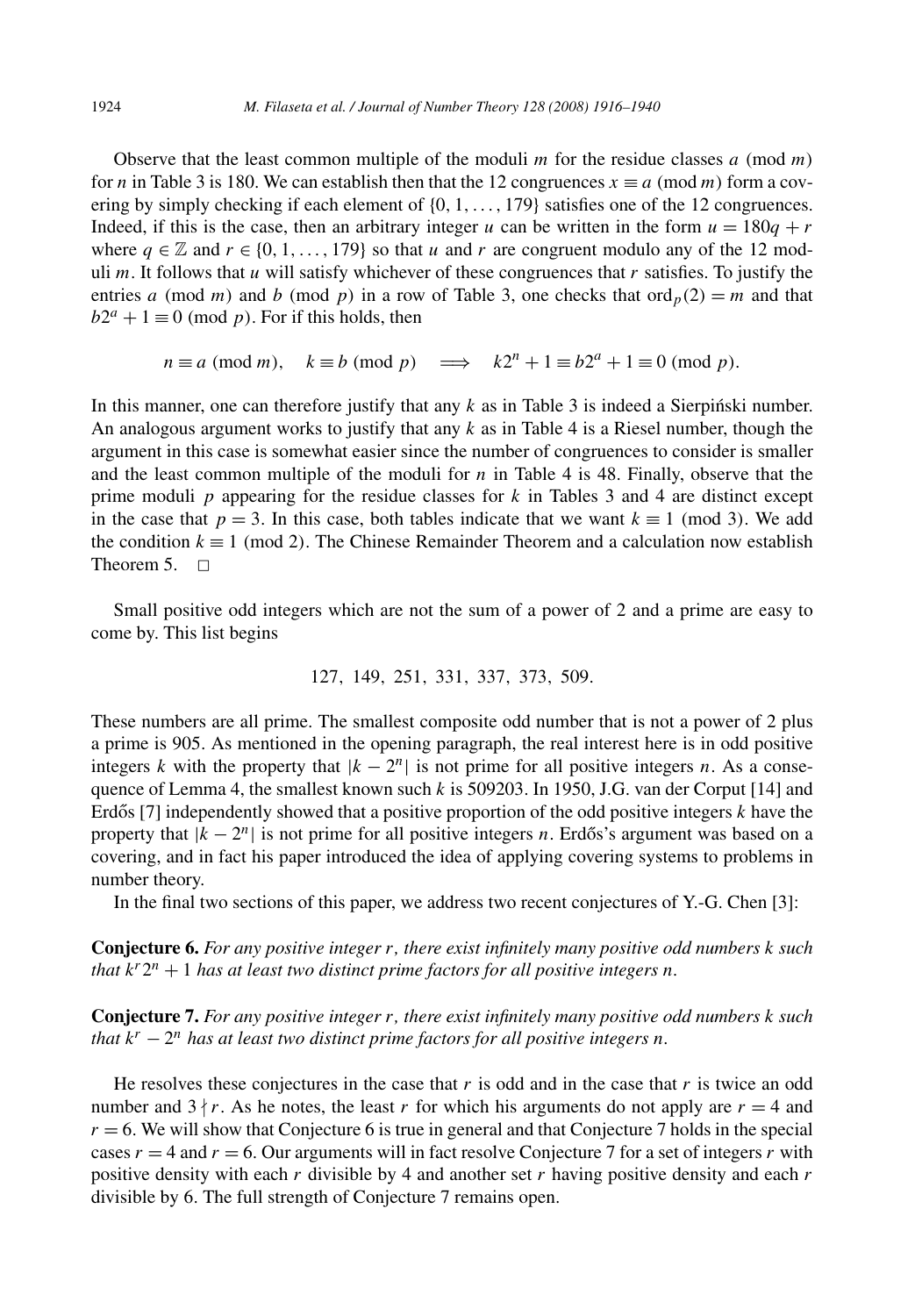Next, we turn to a result associated with Conjecture 6. We include the proof here as it draws from some of the discussion above and is fairly simple. The material in the third section can be viewed as a strengthening of the result below and its corollary.

**Theorem 8.** Suppose there exist at least  $r$  composite Fermat numbers  $F_m = 2^{2^m} + 1$ . Then there *are infinitely many positive odd integers k such that if t is a positive integer not divisible by* 2*r, then*  $k^t$  *is a Sierpiński number.* 

**Proof.** We will use that  $F_m$  cannot be of the form  $u^s$  where *u* and *s* are positive integers and  $s > 1$ . To see this, assume otherwise. Then  $2^{2^m} = u^s - 1$  has  $u - 1$  as a factor. Hence,  $u = 2^v + 1$ for some integer  $v \ge 1$ . This implies  $2^{2^m} + 1 = (2^v + 1)^s$ . The rest of the argument can be completed in a few different ways. In particular, we obtain an immediate contradiction from Bang's theorem [1] that there is a primitive prime divisor of  $2^a + 1$  for every integer  $a > 3$ .

Let  $m_0 < m_1 < \cdots < m_{r-1}$  be positive integers for which  $F_{m_i}$  is composite for each *j*. Since no  $F_{m_j}$  is of the form  $u^s$  with  $s > 1$ , we deduce that each  $F_{m_j}$  has at least two distinct prime factors, say  $p_j$  and  $q_j$ . We use also that the Fermat numbers  $F_m$ , for  $m \ge 0$ , are odd and pairwise coprime.

By the Chinese Remainder Theorem, there is an infinite arithmetic progression of positive integers *k* satisfying the following congruences:

$$
k \equiv \begin{cases} 1 \pmod{2}, \\ 1 \pmod{F_m} & \text{for } 0 \le m < m_{r-1} \text{ and } m \notin \{m_0, \ldots, m_{r-1}\}, \\ 1 \pmod{p_j} & \text{for } 0 \le j \le r-1, \\ 2^{2^{m_j-j}} \pmod{q_j} & \text{for } 0 \le j \le r-1. \end{cases}
$$

We prove that any such *k* satisfying these congruences, other than possibly the least one, also satisfies the condition in the theorem.

Let *t* be a positive integer not divisible by 2<sup>*r*</sup>. Then we can write  $t = 2<sup>w</sup>t'$  where *w* and *t'* are integers with  $0 \leq w \leq r - 1$ ,  $t' > 0$  and  $t'$  odd. We want  $k^t \cdot 2^n + 1$  to be composite for each positive integer *n*. Fix a positive integer *n*. We complete the proof by showing that  $k^t \cdot 2^n + 1$  is divisible by some number from the set

$$
S = \{F_m: 0 \leq m < m_w, \ m \notin \{m_0, \ldots, m_w\}\} \cup \{p_j: 0 \leq j \leq w\} \cup \{q_w\}.
$$

Since each *k* satisfying the congruences above, other than the least one, is greater than the product of the elements of S, we can deduce then that each such *k* satisfies that  $k^{t} \cdot 2^{n} + 1$  is composite for all positive integers *n*.

Fix *i* to be the nonnegative integer such that  $n = 2<sup>i</sup> n'$  where *n'* is an odd integer. Let

$$
d = \begin{cases} F_i & \text{if } i < m_w \text{ and } i \notin \{m_0, m_1, \dots, m_w\}, \\ p_j & \text{if } i = m_j \text{ for some } j \in \{0, 1, \dots, w\}, \\ q_w & \text{if } i > m_w. \end{cases}
$$

Observe that if  $i \le m_w$ , then *d* divides  $2^{2^i} + 1$  and, hence,  $2^{2^i n'} + 1$ . Therefore,

$$
kt2n + 1 \equiv kt22in' + 1 \equiv 22in' + 1 \equiv 0 \pmod{d}.
$$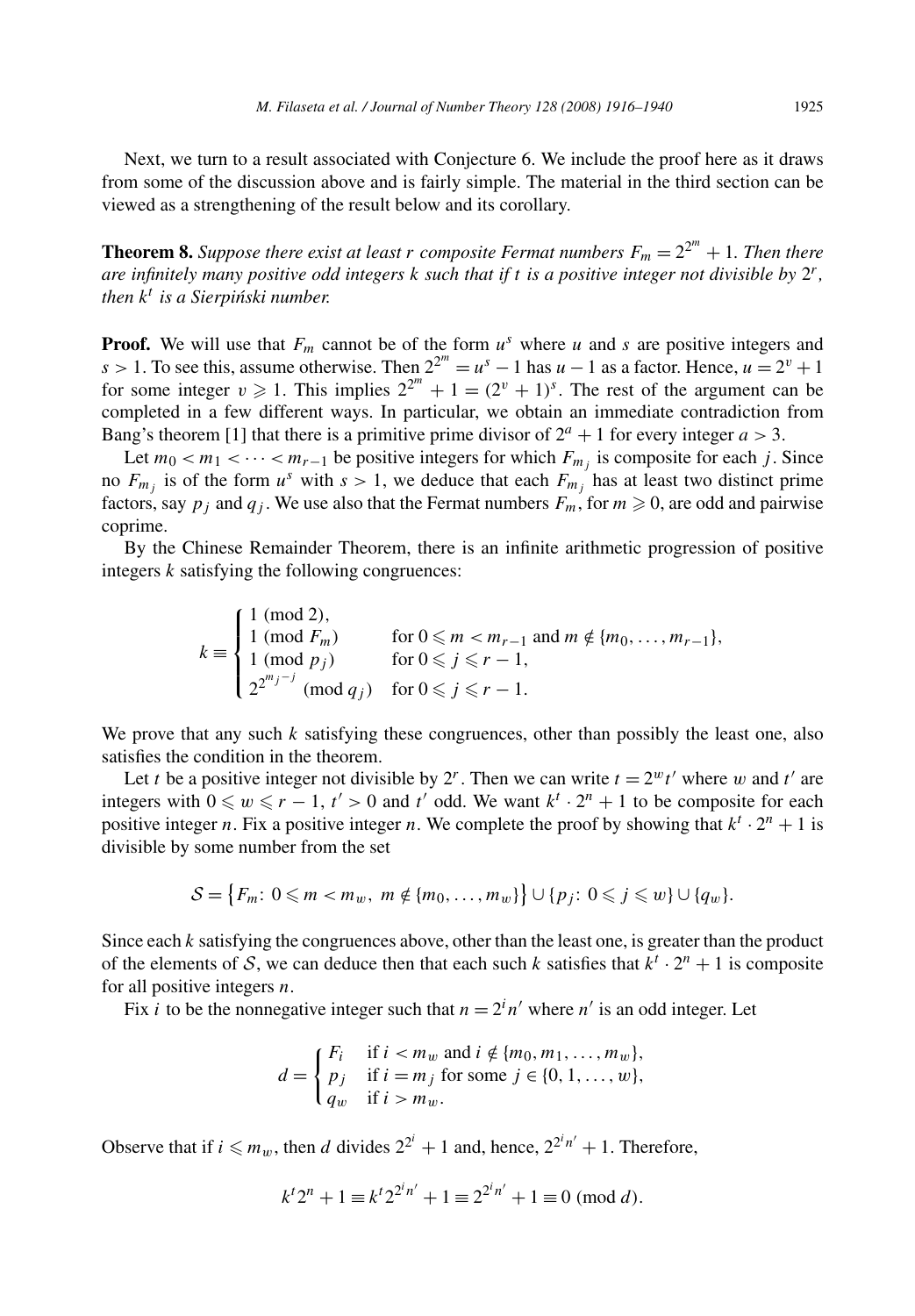Now, suppose  $i > m_w$ . Then

$$
k^{t} \equiv 2^{2^{m_{w}-w}2^{w}t'} \equiv (2^{2^{m_{w}}})^{t'} \equiv (-1)^{t'} \equiv -1 \pmod{d}.
$$

Note that in this case *d* divides  $2^{2^{m}w} + 1$  and, hence,  $2^{2^{i}} - 1$ , since this latter number is the product of  $F_m$  for  $0 \le m < i$ . Thus, *d* divides  $2^{2^i n'} - 1$ , which implies

$$
k^t 2^n + 1 \equiv -(2^{2^i n'} - 1) \equiv 0 \pmod{d}.
$$

Hence, for each positive integer *n*, the number  $k^22^n + 1$  is divisible by an element of S. The theorem follows.  $\Box$ 

Given the current status of composite Fermat numbers at http://www.prothsearch.net/fermat. html there are 231 known positive integers *m* for which  $F_m = 2^{2^m} + 1$  is composite. By Theorem 8, there is a positive integer *k* such that  $k^t$  is a Sierpinski number for every  $t < 2^{231}$ . Hence, we have

**Corollary 9.** *There is a k such that all of the numbers*  $k, k^2, k^3, \ldots, k^{3.45 \cdot 10^{69}}$  *are simultaneously* Sierpiński numbers.

### **3. Small examples associated with Conjecture 2**

We begin with a variation on Izotov's construction, described in the previous section, to exhibit a relatively small odd positive integer  $\ell$  such that  $k = \ell^4$  is a Sierpiński number and with the property that *k* seemingly does not arise from a covering system. Following the idea of Izotov, we determine *k* such that whenever  $n \neq 2 \pmod{4}$ , the value of  $k \cdot 2^n + 1$  is divisible by a prime from a fixed finite set P of primes. For  $n \equiv 2 \pmod{4}$ , we rely on the fact that  $k = \ell^4$  to deduce that  $k \cdot 2^n + 1$  is composite based on (1). We obtain values of  $\ell$  by applying the Chinese Remainder Theorem with congruences having moduli coming from the set  $P$  together with the congruences  $\ell \equiv 1 \pmod{2}$  and  $\ell \equiv 0 \pmod{5}$ . As before, the congruence  $\ell \equiv 1 \pmod{2}$  insures that *k* is odd, and the congruence  $\ell \equiv 0 \pmod{5}$  insures that the smallest prime divisor of  $k \cdot 2^n + 1$  as *n* varies is not always from the set  $P \cup \{5\}$ . To obtain a small value of  $\ell$ , we simply looked for an appropriate set  $P$  which had the property that the product of the primes in  $P$  is as small as we could find. As with other notable numbers mentioned in this paper, there is no guarantee that the value of  $\ell$  we found in this way is minimal, but the approach is a reasonable one for minimizing or at least reducing the size of  $\ell$ .

Our search led us to taking

$$
\mathcal{P} = \{3, 17, 97, 241, 257, 673\}.
$$

There are various congruences one can consider based on this choice of  $P$ . We searched through these to minimize  $\ell$  and obtained the following:

$$
n \equiv 1 \pmod{2}, \quad \ell \equiv 2 \pmod{3} \implies k \cdot 2^n + 1 \equiv 0 \pmod{3},
$$
  
\n
$$
n \equiv 4 \pmod{8}, \quad \ell \equiv 4 \pmod{17} \implies k \cdot 2^n + 1 \equiv 0 \pmod{17},
$$
  
\n
$$
n \equiv 32 \pmod{48}, \quad \ell \equiv 43 \pmod{97} \implies k \cdot 2^n + 1 \equiv 0 \pmod{97},
$$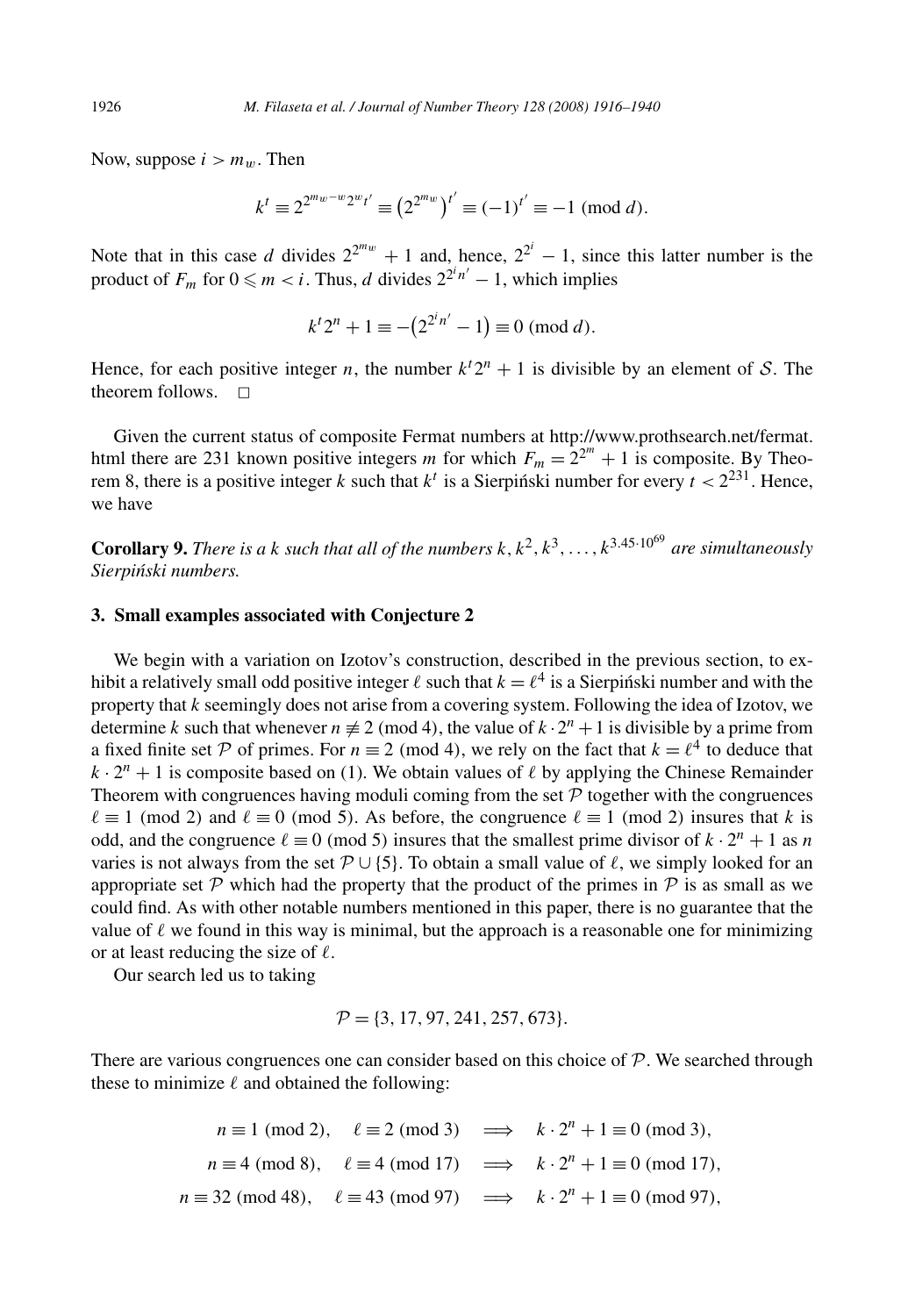$n \equiv 0 \pmod{24}$ ,  $\ell \equiv 8 \pmod{241}$  $\implies k \cdot 2^n + 1 \equiv 0 \pmod{241}$  $n \equiv 8 \pmod{16}$ ,  $\ell \equiv 256 \pmod{257}$  $\implies k \cdot 2^n + 1 \equiv 0 \pmod{257}$ .  $n \equiv 16 \pmod{48}$ ,  $\ell \equiv 4 \pmod{673}$  $\implies k \cdot 2^n + 1 \equiv 0 \pmod{637}$ .

In the above,  $k = \ell^4$ . As in the previous section, an implication with  $n \equiv a \pmod{m}$  and  $\ell \equiv$ *b* (mod *p*) is justified by checking that ord<sub>*p*</sub>(2) = *m* and  $b^42^a + 1 \equiv 0$  (mod *p*). Observe that the least common multiple of the moduli for the congruences involving *n* above is 48. Also, 4 divides 48. We can establish then that these 6 congruences, together with  $n \equiv 2 \pmod{4}$ , form a covering by simply checking if each element of {0*,* 1*,...,* 47} satisfies one of the 7 congruences. Combining the congruences on  $\ell$  with  $\ell \equiv 1 \pmod{2}$  and  $\ell \equiv 0 \pmod{5}$ , we obtain the following result.

#### **Theorem 10.** *If - is a positive integer satisfying*

 $\ell \equiv 44745755 \pmod{2 \cdot 3 \cdot 5 \cdot 17 \cdot 97 \cdot 241 \cdot 257 \cdot 673}$ 

 $then k = \ell^4$  *is a Sierpiński number.* 

The number 44745755 should be compared to the 15 digit number arising from Izotov's construction. What we cannot conclude but would nevertheless like to give some justification for is that  $k = 44745755^4$ , which was constructed by making use of the fact that  $4x^4 + 1$  factors in  $\mathbb{Z}[x]$ , cannot be obtained from a covering argument. As in the previous section, we give some evidence of this in Table 5 by looking at the smallest prime factors of  $k \cdot 2^n + 1$  for various *n* and the order of 2 modulo these primes.

| Table 5 |                       |                                       |
|---------|-----------------------|---------------------------------------|
| n       | Smallest prime        | Factorization of order of 2           |
| 54      | 5719237               | $2^2 \cdot 3 \cdot 476603$            |
| 90      | 64450569241           | $3^6 \cdot 5 \cdot 139 \cdot 15901$   |
| 214     | 338100368290543455397 | 2 <sup>2</sup> · 28175030690878621283 |

We turn now to finding examples of Riesel numbers that do not appear to arise from coverings. What we use here is simply that  $k \cdot 2^n - 1$  is composite if  $n = 2u$  and  $k = \ell^2$  where *u* and  $\ell$  are positive integers with  $\ell > 1$  since

$$
k \cdot 2^{n} - 1 = \ell^{2} \cdot 2^{2u} - 1 = (\ell \cdot 2^{u} + 1)(\ell \cdot 2^{u} - 1).
$$

The idea then is to find a collection of congruences for *n* such that whenever *n* is odd, then *n* satisfies at least one of the congruences. In other words, the congruences when combined with  $n \equiv 0 \pmod{2}$  form a covering. This seemingly puts us in a better position than we were in with the Sierpinski numbers where the factorization of  $4x^4 + 1$  left us with wanting to find a collection of congruences such that every integer  $n \neq 2 \pmod{4}$  satisfies at least one of the congruences. However, the situation with Riesel numbers is actually more complicated. For Sierpinski numbers, the congruences  $n \equiv 1 \pmod{2}$  and  $\ell \equiv 2 \pmod{3}$  immediately gave us that whenever  $n \equiv 1 \pmod{2}$ , the number  $\ell^4 2^n + 1$  is divisible by 3. Thus, we were only left with finding a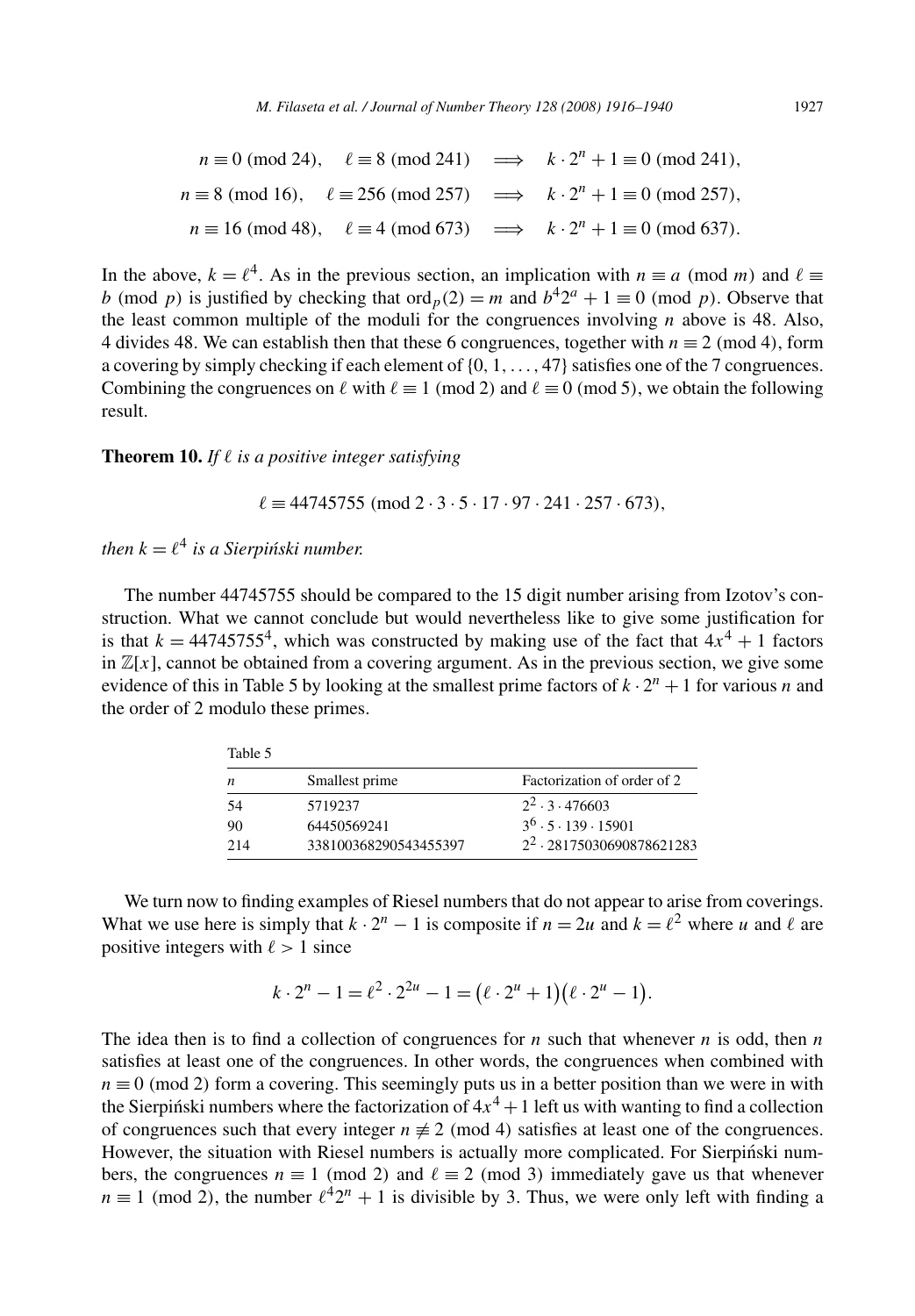| Classes for $n$ | Classes for $\ell$    |
|-----------------|-----------------------|
| $2 \pmod{3}$    | $4 \pmod{7}$          |
| $5 \pmod{8}$    | 12 (mod 17)           |
| $0 \pmod{5}$    | 30 (mod 31)           |
| 11 (mod 20)     | 15 (mod 41)           |
| 14 (mod 35)     | 66 (mod 71)           |
| 7 (mod 48)      | 84 (mod 97)           |
| 15 (mod 28)     | 100 (mod 113)         |
| 2 (mod 7)       | 64 (mod 127)          |
| 12 (mod 15)     | 92 (mod 151)          |
| 19 (mod 24)     | 153 (mod 241)         |
| 9 (mod 16)      | 223 (mod 257)         |
| 59 (mod 70)     | 9 (mod 281)           |
| 18 (mod 21)     | 52 (mod 337)          |
| 33 (mod 64)     | 31 (mod 641)          |
| 31 (mod 48)     | 236 (mod 673)         |
| $3 \pmod{60}$   | 34 (mod 1321)         |
| 75 (mod 84)     | 11729 (mod 14449)     |
| 69 (mod 105)    | 575 (mod 29191)       |
| 17 (mod 32)     | 2056 (mod 65537)      |
| $1 \pmod{64}$   | 5012354 (mod 6700417) |

| × |  |
|---|--|
|   |  |

collection of congruences such that every integer  $n \equiv 3 \pmod{4}$  satisfies at least one of the congruences. For Riesel numbers, such a simplification in the integers *n* that need to be considered is not possible.

Our investigations led us to a set  $P$  of 20 primes for the Riesel numbers, namely

P = {7*,* 17*,* 31*,* 41*,* 71*,* 97*,* 113*,* 127*,* 151*,* 241*,* 257*,* 281*,* 337*,* 641*,* 673*,* 1321*,* 14449*,* 29191*,* 65537*,* 6700417}*.*

Rather than displaying a list of implications, we simplify our presentation with Table 6 which consists of two columns, one column for the congruence involving *n* and the second column for the corresponding congruence involving  $\ell$ . The least common multiple of the moduli for the congruences involving *n* is 6720. Thus, one can confirm that the 20 congruences on *n* together with  $n \equiv 0 \pmod{2}$  form a covering of the integers simply by checking that each integer in the set  $\{0, 1, \ldots, 6719\}$  satisfies at least one of the 21 congruences. Hence, if  $\ell$  satisfies each of the congruences in the second column of Table 6 and the congruence  $\ell \equiv 1 \pmod{2}$ , then  $\ell^2$  is a Riesel number. We deduce

**Theorem 11.** *There are infinitely many squares that are Riesel numbers. One such Riesel number is*

$$
3896845303873881175159314620808887046066972469809^2.
$$

As noted earlier, the first sentence of this theorem is not new; it is a consequence of the work of Y.-G. Chen [3]. The significance here is that the above square, say  $\ell^2$ , appears not to arise from a covering argument. The square is the least one that we found with our methods, though given the complexity of the covering, it is certainly possible that smaller ones exist. Analogous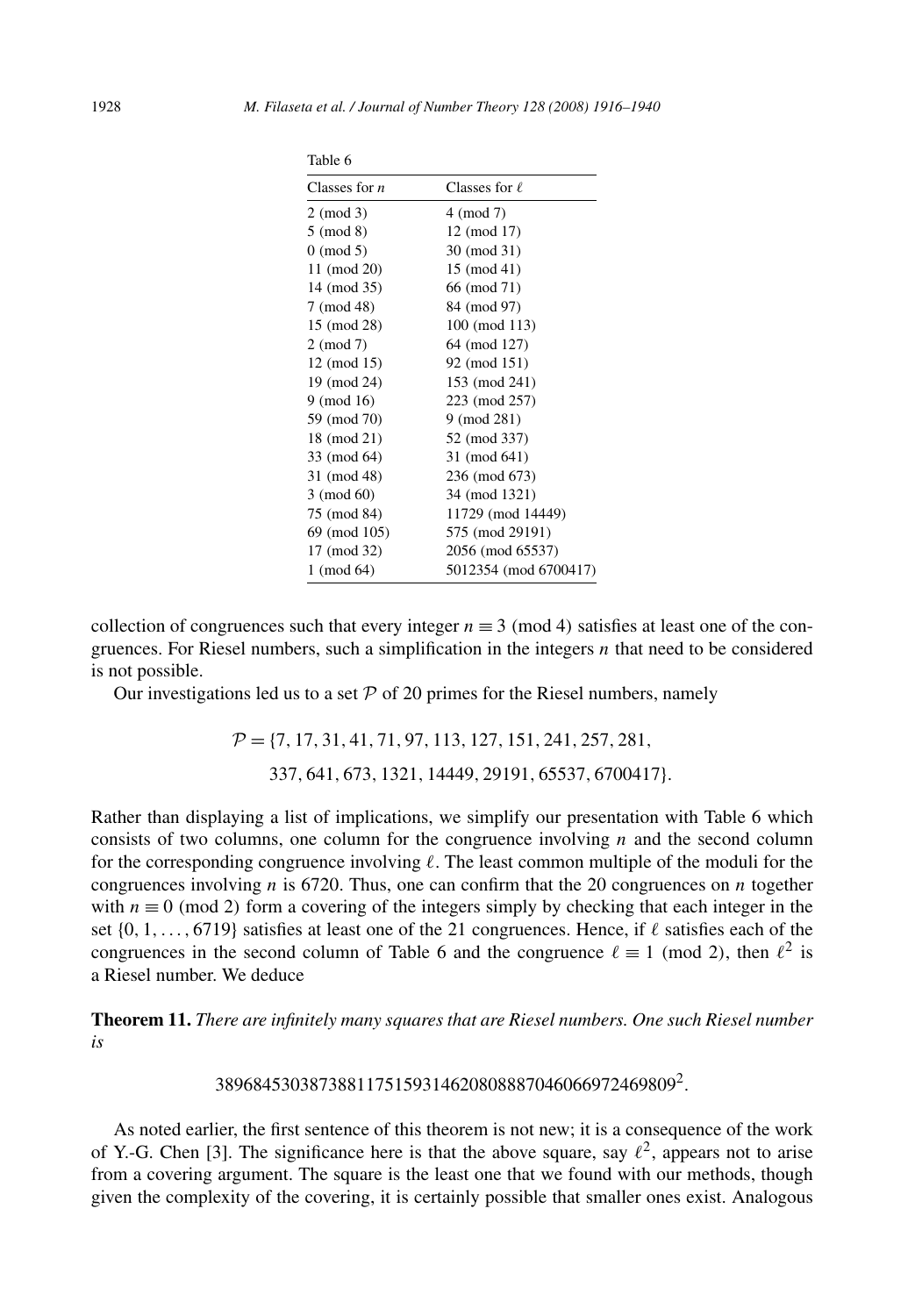to before, in Table 7 we give some information on the factorization of  $\ell^2 \cdot 2^n - 1$  to support our belief that  $\ell^2$  cannot be obtained from a covering argument. The size of  $\ell$  is rather large here and we quickly came to numbers that were hard to factor, so only two rows are indicated in the table. The computations for other values of *n* also suggest that the number  $\ell$  does not arise from coverings; for example, a quick sieve using the first  $20000$  primes indicated that for  $n \le 25000$ , there are at least 170 different values for the minimum prime factor of  $\ell^2 2^n - 1$  and 59 different *n* for which  $\ell^2 2^n - 1$  did not have a prime factor among the first 20000 primes.

| Table 7 |                |                             |  |
|---------|----------------|-----------------------------|--|
| n       | Smallest prime | Factorization of order of 2 |  |
| 118     | 22138187       | 2.7.1581299                 |  |
| 166     | 666829         | $2^2 \cdot 3^2 \cdot 18523$ |  |

Let  $k = \ell^2$  be the Riesel number in Theorem 11. Observe that  $\ell^2 - 2^{2u} = (\ell + 2^u)(\ell - 2^u)$ . As each of  $\ell + 1$  and  $\ell - 1$  is not a power of 2, we have that  $|\ell - 2^u| > 1$  for each positive integer *u*. Take S to be the set of odd numbers in Lemma 4. One checks that  $k + p$  and  $k - p$  are not powers of 2 for each  $p \in \mathcal{P}$ . We deduce that *k* has the property that  $|k - 2^n|$  is composite for all positive integers *n*. Information on the factorization of  $\ell^2 - 2^n$  to support our belief that  $\ell^2$  cannot be obtained from a covering argument for this problem is given in Table 8. (Note also that Lemma 4 with  $S = \mathbb{Z}$  implies that if the least prime divisor of  $\ell^2 - 2^n$  is bounded a *n* tends to infinity, then the least prime divisor of  $\ell^2 2^n - 1$  is bounded as *n* tends to infinity.)

| Table 8 |                |                                  |
|---------|----------------|----------------------------------|
| n       | Smallest prime | Factorization of order of 2      |
|         | 13883          | $2 \cdot 11 \cdot 631$           |
| 314     | 9344182730989  | $2^2 \cdot 3 \cdot 111240270607$ |

#### **4. The resolution of Conjecture 6**

In this section, we establish Theorem 1. Recall that Sierpinski's construction relied upon the fact that *F*<sup>5</sup> has two prime factors. Our proof of Theorem 8 showed how this idea could be extended but still relied on the existence of composite Fermat numbers, requiring us then to only obtain a result like Theorem 1 with *R* bounded. Thus, we will want to obtain a covering here by another method. We will introduce new congruences making use of primitive prime divisors of the Mersenne numbers  $M_n = 2^n - 1$ . To clarify, a prime p is said to be a primitive prime divisor of  $2^n - 1$ , independent of the expression that may be used for *n* in the exponent, if *p* divides  $2<sup>n</sup> - 1$  and *p* does not divide  $2<sup>t</sup> - 1$  for every positive integer  $t < n$ . An important result due to Bang [1] is the following:

**Lemma 12.** *For each positive integer*  $n > 6$ *, there exists a primitive prime divisor of*  $2^n - 1$ *.* 

Our next lemma clarifies the information about primitive prime divisors of  $2^n - 1$  that we will use.

**Lemma 13.** *Let q be an odd prime and let s >* 2 *be an integer. Then there exists a primitive prime divisor p of* 2*q*2*<sup>s</sup>* − 1*. Furthermore, any such p satisfies the following*: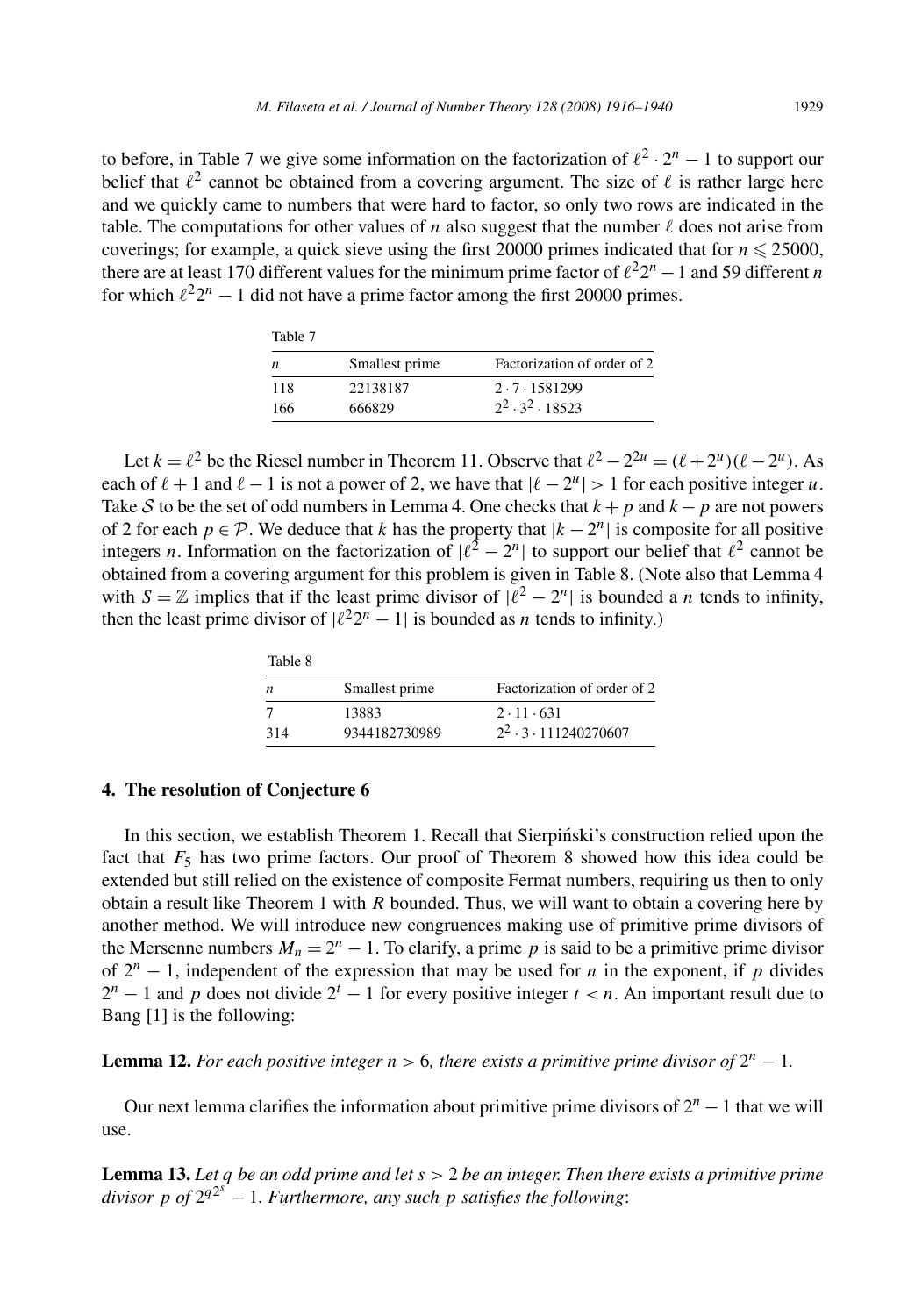- (i) *The order of* 2 *modulo*  $p$  *is*  $q2<sup>s</sup>$ *.*
- (ii)  $p \nmid F_i$  *for every*  $i \ge 0$ .
- (iii) *There exists an integer <i>e such that*  $e^{2^s} \equiv -1 \pmod{p}$ *.*

**Proof.** Lemma 12 implies the existence of a primitive prime divisor *p* of  $2^{q2^s} - 1$ . To see (i), note that since *p* is a primitive prime divisor of  $2^{q2^s} - 1$ , *p* does not divide  $2^t - 1$  for all  $t < q2^s$ . For (ii), combine (i) with the fact that 2 has order  $2^{i+1}$  modulo prime divisors of  $F_i$ . To obtain (iii), notice that since  $s > 2$ , we obtain from (i) that  $p \equiv 1 \pmod{8}$ . This implies 2 is a square modulo *p*; that is, there is an integer *a* with  $a^2 \equiv 2 \pmod{p}$ . Let  $e = a^q$ . One checks that  $\operatorname{ord}_p(e) = 2^{s+1}$  from which (iii) follows.  $\Box$ 

Once we have constructed our covering of the integers, our system of congruences that describe  $k$ , and our finite set of primes  $P$ , we will use the following lemma to guarantee the existence of at least two distinct prime divisors of  $k^r 2^n + 1$  for each *n*.

**Lemma 14.** *Given*  $P > 0$ *, an integer*  $r \geq 3$  *and C and D nonzero integers, there is a positive integer*  $Y = Y(P, r, C, D)$  *such that if k is an odd integer with*  $|k| > Y$  *and n is a positive integer, then*  $Ck^r 2^n + D$  *has a prime factor that is greater than*  $P$ *.* 

**Proof.** Fix P, r, C and D as in the lemma. It suffices to show that there are only finitely many ordered pairs *(k, n)* such that

$$
Ck^{r}2^{n} + D = p_{1}^{f_{1}} \cdots p_{t}^{f_{t}}, \qquad (4)
$$

where the  $p_i$  are all the distinct primes less  $\leq P$  and the  $f_i$  are nonnegative integers. We put *n* = *rn*<sub>1</sub> + *n*<sub>0</sub> and *f<sub>i</sub>* = *ru<sub>i</sub>* + *v<sub>i</sub>* for each *i* ∈ {1*,* 2*,...,t*} where *n*<sub>1</sub>*, u*<sub>1</sub>*, u*<sub>2</sub>*,...,u<sub>t</sub>* ∈ Z and  $n_0, v_1, v_2, \ldots, v_t \in \{0, 1, \ldots, r-1\}.$  Then

$$
p_1^{v_1} \cdots p_t^{v_t} (p_1^{u_1} \cdots p_t^{u_t})^r - 2^{n_0} C (2^{n_1} k)^r = D.
$$
 (5)

Observe that  $Ax^r - By^r = D$ , where  $r \ge 3$  and *A*, *B* and *D* are nonzero integers, is a Thue equation which has finitely many solutions in integers *x* and *y*. We take  $A = p_1^{v_1} \cdots p_t^{v_t}$  and  $B = 2^{n_0}C$ . There are  $r^t$  possibilities for *A* depending on the *v<sub>i</sub>* and *r* possibilities for *B* depending on  $n_0$ . We deduce that there are finitely many possibilities for  $p_1^{u_1} \cdots p_t^{u_t}$  and  $2^{n_1}k$  in (5) and, consequently, finitely many pairs  $(k, n)$  satisfying (4).  $\Box$ 

To establish Theorem 1, we may suppose that *k* is an 8th power. In other words, it suffices to show that there exist infinitely many positive odd numbers *k* such that each of the numbers

$$
k^{8}2^{n}+1
$$
,  $k^{16}2^{n}+1$ ,  $k^{24}2^{n}+1$ , ...,  $k^{8R}2^{n}+1$ 

has at least two distinct prime factors for each positive integer *n*. We consider then the positive integers  $r \le 8R$  that are divisible by 8. Define integers  $s = s(r)$  and  $r' = r'(r)$ , with  $r'$  odd, by the relation  $r = 2^{s}r'$ . Let  $q = q(r)$  be an odd prime with  $(r', q) = 1$ . We furthermore take the various  $q(r)$  as r varies so that they are distinct. We start our covering of the integers with the congruences

$$
n \equiv 2^{i} \pmod{2^{i+1}}, \quad \text{for } 0 \leq i \leq \max\{s(r) + q(r) - 2\},\tag{6}
$$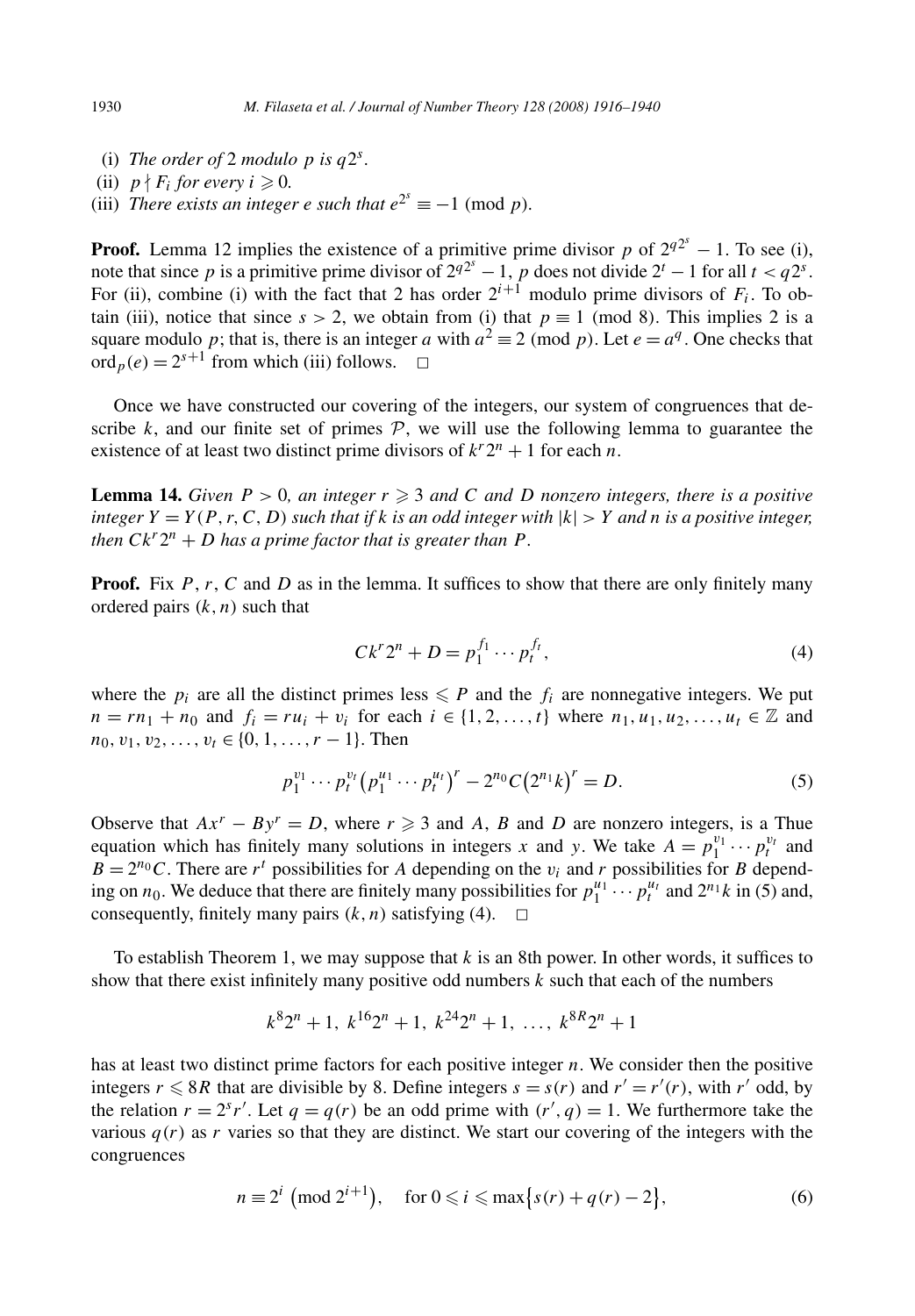where the maximum is over the positive integers  $r \leqslant 8R$  divisible by 8. For each *i* as above, fix a prime divisor  $p_i$  of  $F_i = 2^{2^i} + 1$ . Observe that for each *i*, if

$$
n \equiv 2^i \pmod{2^{i+1}} \quad \text{and} \quad k \equiv 1 \pmod{p_i},
$$

then

$$
k^r 2^n + 1 \equiv 0 \pmod{p_i}.
$$

The idea is to complete the covering system which began with the congruences in (6) by making use of different congruences depending on the value of *r*. With *r* fixed as above, we note that the congruences in (6) together with

$$
n \equiv 0 \pmod{2^{s+q-1}}
$$

form a covering of the integers. Recall here that *s* and *q* depend on *r*. Note that this covering of the integers only makes use of the congruences in (6) corresponding to  $0 \le i \le s + q - 2$ . Also, every integer *n* that satisfies  $n \equiv 0 \pmod{2^{s+q-1}}$  must satisfy one of the *q* congruences

$$
n \equiv j2^{s+q-1} \pmod{2^{s+q-1}q}, \quad \text{for } 0 \leqslant j \leqslant q-1.
$$

Since *q* and *r'* are coprime odd numbers, the set of residues classes modulo  $2^{s+q-1}q$  represented by

$$
0, 2^{s+q-1}, 2 \cdot 2^{s+q-1}, \ldots, (q-1)2^{s+q-1}
$$

is identical to the set of residue classes modulo  $2^{s+q-1}q$  represented by

$$
0, r'2^{s+q-1}, r'2 \cdot 2^{s+q-1}, \ldots, r'(q-1)2^{s+q-1},
$$

so it suffices to complete our covering with the *q* congruences

$$
n \equiv j r' 2^{s+q-1} \pmod{2^{s+q-1} q}, \quad \text{for } 0 \leq j \leq q-1.
$$

From Lemma 13, for each  $j \in \{0, 1, \ldots, q - 1\}$ , there is a primitive prime divisor  $\hat{p}_i = \hat{p}_i(r)$ of the Mersenne number  $M_{2^{s+j}q}$  and an integer  $e_j = e_j(r)$  such that  $e_j^{2^{s+j}} \equiv -1 \pmod{\hat{p}_j}$ . We show that for each  $j \in \{0, 1, \ldots, q-1\}$  if

$$
n \equiv j r' 2^{s+q-1} \pmod{2^{s+q-1} q}
$$
 and  $k \equiv 2^{-j \cdot 2^{q-1}} e_j^{2^j} \pmod{\hat{p}_j}$ ,

then

$$
k^r 2^n + 1 \equiv 0 \pmod{\hat{p}_j}.
$$

Indeed, defining the integer *N* by  $n = 2^{s+q-1}qN + jr'2^{s+q-1}$ , this follows from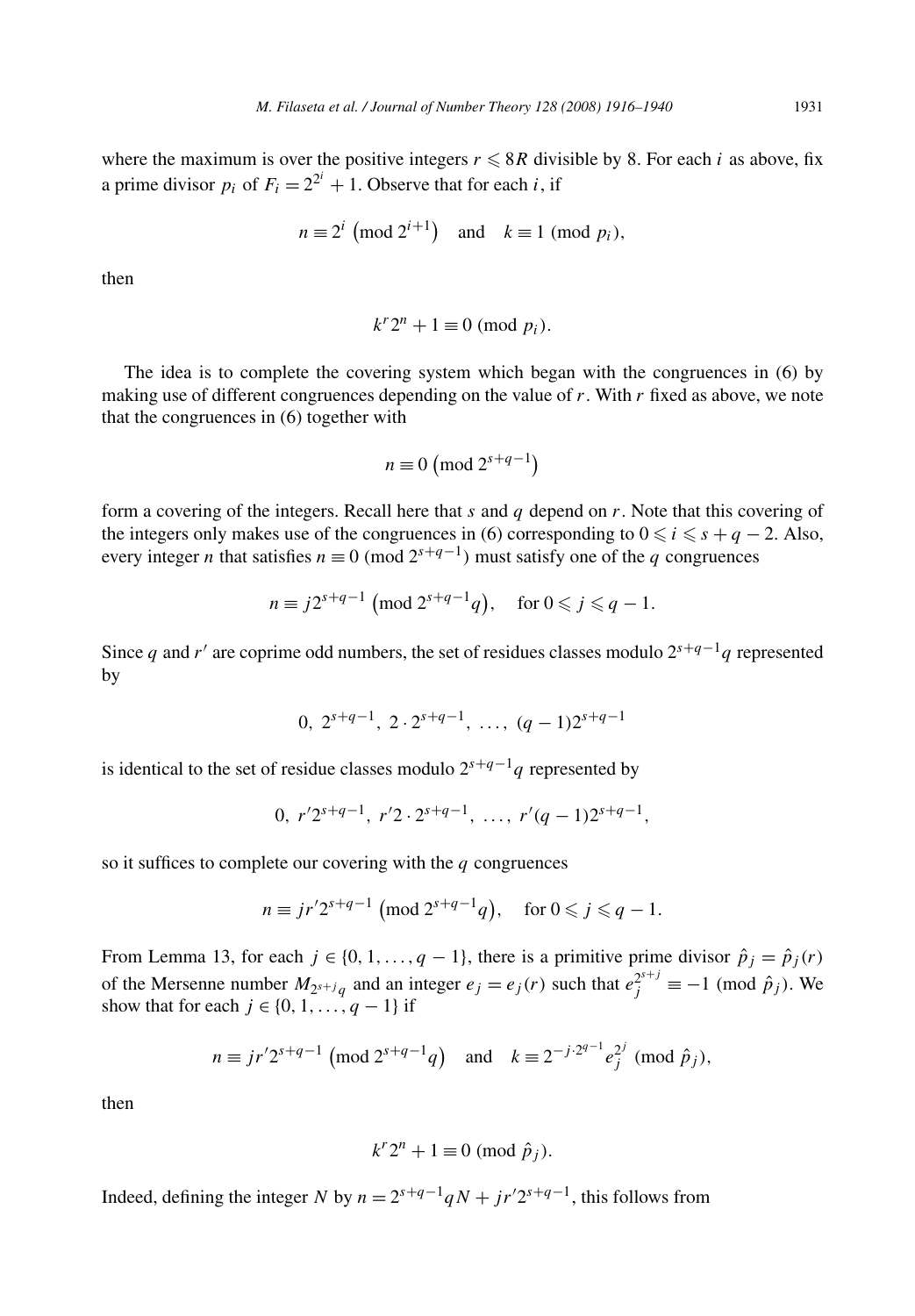$$
k^{r} 2^{n} + 1 \equiv (2^{-j \cdot 2^{q-1}} e_{j}^{2^{j}})^{2^{s} r'} 2^{2^{s+q-1} q N + j r' 2^{s+q-1}} + 1
$$
  

$$
\equiv (e_{j}^{2^{s+j}})^{r'} \cdot (2^{2^{s+j} q})^{2^{q-1-j} N} + 1
$$
  

$$
\equiv (-1)^{r'} + 1 \equiv 0 \pmod{\hat{p}_{j}}.
$$

We summarize the above. For each  $r \leqslant 8R$  that is a multiple of 8, the congruences

$$
n \equiv 2^i \pmod{2^{i+1}}, \quad \text{for } 0 \le i \le s+q-2,
$$
  

$$
n \equiv j r' 2^{s+q-1} \pmod{2^{s+q-1} q}, \quad \text{for } 0 \le j \le q-1
$$

form a covering of the integers. If *k* satisfies the congruences

$$
k \equiv 1 \pmod{p_i}, \quad \text{for } 0 \le i \le s + q - 2,
$$
  

$$
k \equiv 2^{-j \cdot 2^{q-1}} e_j^{2^j} \pmod{\hat{p}_j}, \quad \text{for } 0 \le j \le q - 1,
$$

then for each positive integer *n*, the number  $k^r 2^n + 1$  is divisible by some prime in the set

$$
\mathcal{P}_r = \{p_0, p_1, \ldots, p_{s+q-2}, \hat{p}_0, \hat{p}_1, \ldots, \hat{p}_{q-1}\}.
$$

Furthermore, Lemma 13 guarantees that the primes in  $\mathcal{P}_r$  are distinct.

Recall that  $\hat{p}_i(r)$  is a prime, necessarily odd, for which 2 has order  $2^{s+j}q(r)$ . Since the  $q(r)$ are distinct, we deduce that the values of  $\hat{p}_i(r)$  as *j* and *r* vary are all distinct. By the Chinese Remainder Theorem, there are infinitely many positive integers *k* satisfying

$$
k \equiv 1 \pmod{2},
$$
  
\n
$$
k \equiv 1 \pmod{p_i}, \quad \text{for } 0 \le i \le \max\{s(r) + q(r) - 2\},
$$
  
\n
$$
k \equiv 2^{-j \cdot 2^{q(r)-1}} e_j(r)^{2^j} \pmod{\hat{p}_j(r)}
$$
 for  $r \in \{8, 16, 24, ..., 8R\}$  and  $0 \le j \le q(r) - 1$ .

We deduce that any such  $k$  has the property that, for every positive integer  $n$ , the numbers

$$
k^{8}2^{n}+1
$$
,  $k^{16}2^{n}+1$ ,  $k^{24}2^{n}+1$ , ...,  $k^{8R}2^{n}+1$ 

each have a prime divisor from the set

$$
\mathcal{P}=\bigcup \mathcal{P}_r,
$$

where the union is over  $r \in \{8, 16, 24, \ldots, 8R\}$ . We apply Lemma 14 for each *r* with *P* being the maximum element of  $\mathcal{P}, C = 1$  and  $D = 1$ . Hence, we see that if k is sufficiently large satisfying the congruences above, then for every positive integer  $n$ , the numbers

$$
k^{8}2^{n} + 1
$$
,  $k^{16}2^{n} + 1$ ,  $k^{24}2^{n} + 1$ , ...,  $k^{8R}2^{n} + 1$ 

each have a prime divisor in  $P$  and a prime divisor not in  $P$ . This establishes Theorem 1.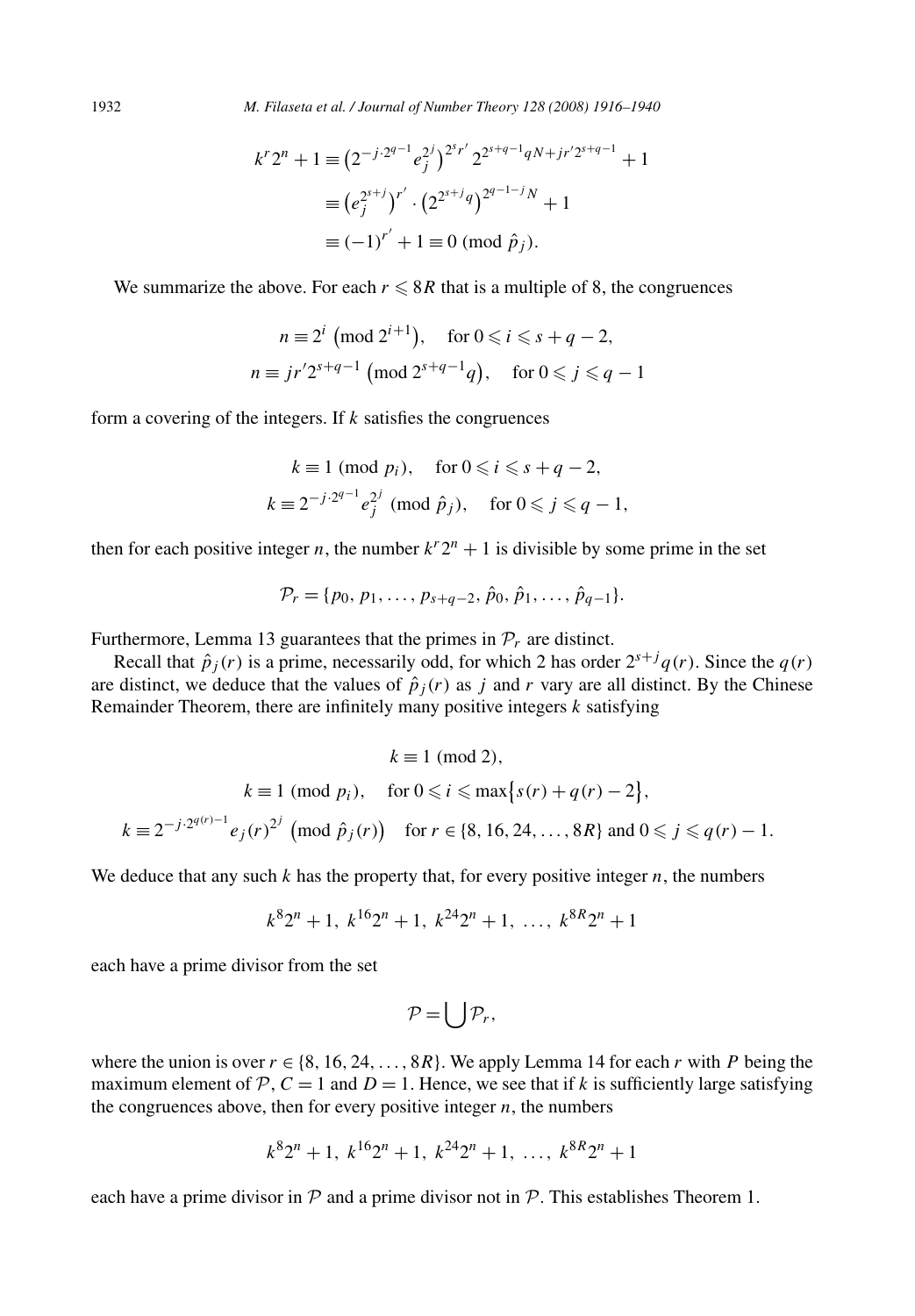#### **5. New cases of Conjecture 7**

In this section, we address the two special cases of Conjecture 7 with  $r = 4$  and  $r = 6$ . Corollaries of the arguments below will address some other new cases of this conjecture. We begin with the case  $r = 4$ .

**Theorem 15.** *There exist infinitely many positive odd numbers k such that*

$$
k^4 - 2^n
$$

*has at least two distinct prime factors for each positive integer n.*

With the intent of applying Lemma 4, we work with  $k^42^n - 1$ . We make use of two simple lemmas.

**Lemma 16.** *Let r be a positive integer, let p be an odd prime, and let a be an arbitrary integer. Suppose that* 2 *is an rth power modulo p and that the order of* 2 *modulo p is m. Then there exists an integer*  $b = b(p, a)$  *such that if*  $k \equiv b \pmod{p}$  *and*  $n \equiv a \pmod{m}$ *, then*  $k^r 2^n - 1$  *is divisible by p.*

**Proof.** Let *c* be such that  $c^r \equiv 2 \pmod{p}$ . Since *p* is odd, *p* does not divide *c*. If  $n \equiv a \pmod{m}$ , then

$$
k^r 2^n - 1 \equiv k^r 2^a - 1 \equiv (kc^a)^r - 1 \pmod{p}.
$$

The lemma follows by taking  $b \equiv c^{-a} \pmod{p}$ .  $\Box$ 

**Lemma 17.** *Let r be a positive integer, let p be an odd prime and let*  $g = \gcd(r, p - 1)$ *. Then* 2 *is an rth power modulo p if and only if*  $2^{(p-1)/g} \equiv 1 \pmod{p}$ *.* 

**Proof.** The condition  $2^{(p-1)/g} \equiv 1 \pmod{p}$  is equivalent to 2 being a *g*th power modulo *p*. There are integers *x* and *y* such that  $rx + (p - 1)y = g$ . If *a* is an integer for which  $2 \equiv$  $a^g \pmod{p}$ , then  $2 \equiv a^{rx + (p-1)y} \equiv (a^x)^r \pmod{p}$ , so 2 is an *r*th power modulo *p*. Since *g* | *r*, we also have that if 2 is an *r*th power modulo *p*, then 2 is a *g*th power modulo *p*. This completes the proof.  $\square$ 

Lemma 16 motivates our approach. We take  $r = 4$ . If  $n \equiv 0 \pmod{2}$  and  $k \equiv 1 \pmod{3}$ , then  $k^2$ <sup>n</sup> − 1 is divisible by 3. We take  $a_1 = 0$ ,  $m_1 = 2$  and  $p_1 = 3$ . For  $n \equiv 1 \pmod{2}$ , we find distinct odd primes  $p_2, \ldots, p_t$ , with 2 a fourth power modulo each  $p_i$ , and build on the congruence  $n \equiv a_1 \pmod{m_1}$  to form a covering of the integers

$$
n \equiv a_i \pmod{m_i} \quad \text{for } 1 \leq i \leq t,
$$

such that  $m_i = \text{ord}_{p_i}(2)$  for each *i*. The tables in [2] provide an excellent source for finding the primes *p* for which 2 has a prescribed order *m* modulo *p*. One simply looks up the primitive prime factors of 2*<sup>m</sup>* − 1 appearing in these tables. Thus, [2] helped us determine the primes to initially consider as well as the moduli, with their multiplicities, that we could use for the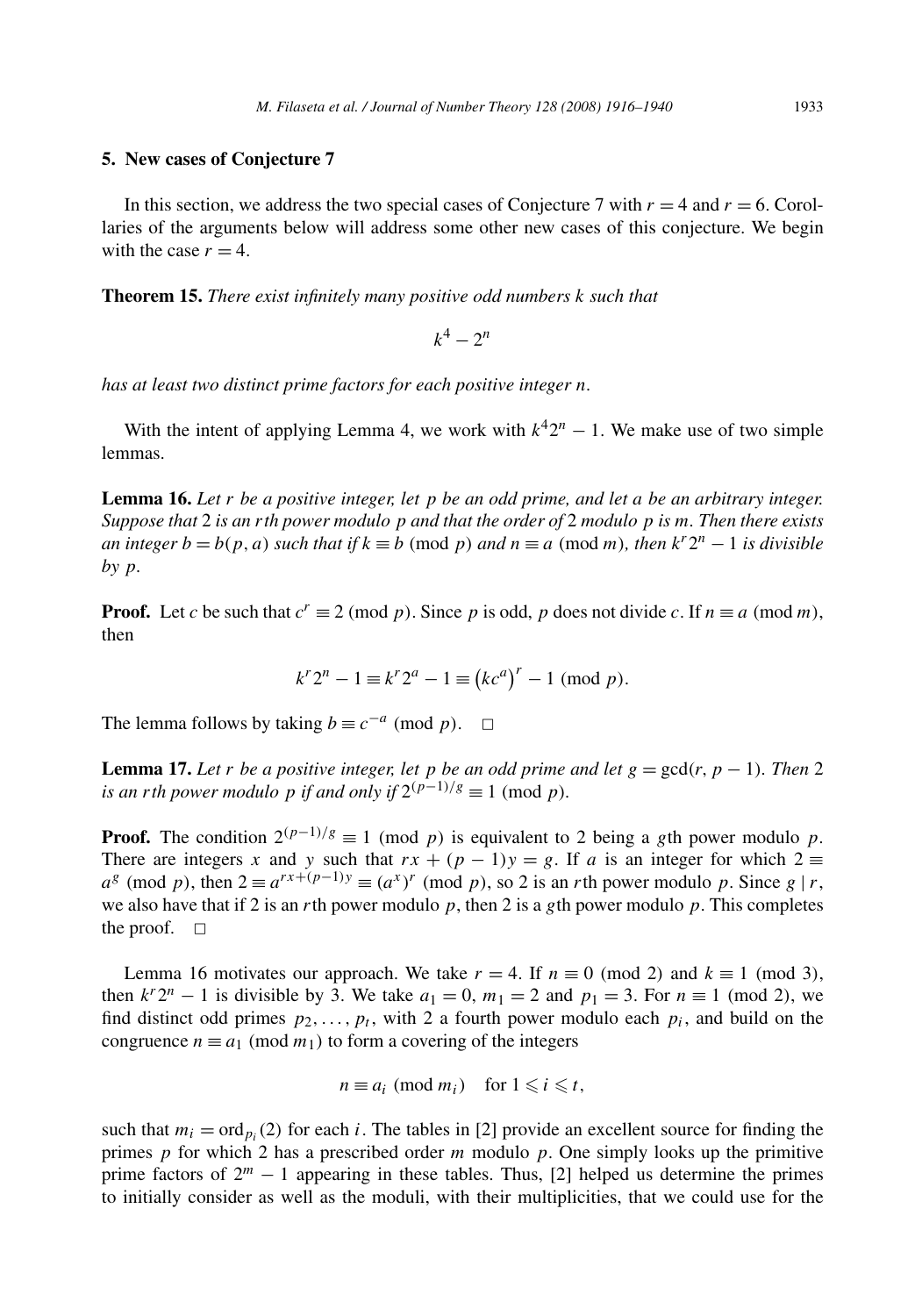covering. Lemma 17, with  $r = 4$ , enabled us to quickly simplify these lists so that only primes  $p$ for which 2 is a fourth power modulo *p* were considered. We tabulate the results of our work in the 63 rows of Table 9. In the *i*th row, we list a congruence on *n* of the form  $n \equiv a_i \pmod{m_i}$ , a list  $[e_1, e_2, e_3, e_4, e_5]$  of exponents to clarify the factorization

$$
m_i = 2^{e_1} 3^{e_2} 5^{e_3} 7^{e_4} 11^{e_5},
$$

and a prime  $p_i$ . To conserve space in the tables, we note here that

$$
p_{38} = 2048568835297380486760231,
$$
  

$$
p_{63} = 14768784307009061644318236958041601.
$$

**Lemma 18.** *The congruences*  $n \equiv a_i \pmod{m_i}$  *listed in Table* 9 *form a covering of the integers. Also, the primes*  $p_i$  *are distinct,* ord<sub>*p<sub>i</sub></sub>(2)* =  $m_i$  *for each i*, *and* 2 *is a fourth power modulo*  $p_i$  *for*</sub> *each*  $i \ge 2$ .

One can verify the second statement in Lemma 18 directly. In particular, to test whether 2 is a fourth power modulo  $p_i$ , observe that, in the notation of Lemma 17, we have

$$
2^{(p_i - 1)/g} \equiv 1 \pmod{p_i} \iff m_i \text{ divides } (p_i - 1)/g. \tag{7}
$$

Thus, for  $r = 4$ , Lemma 17 implies that 2 is a fourth power modulo  $p_i$  if and only if the largest power of 2 dividing the product of gcd(4,  $p_i - 1$ ) and  $m_i$  divides  $p_i - 1$ .

We explain next a method for verifying the first part of Lemma 18.

The least common multiple of the moduli in Table 9 is  $2^5 \cdot 3^4 \cdot 5 \cdot 7 \cdot 11 = 997920$ . To verify that the congruences on *n* form a covering one can check that each of 0*,* 1*,...,* 997919 satisfies one of these congruences (computationally, this is not difficult). To reduce the amount of work needed to verify Lemma 18, one can proceed as follows. The congruences in rows 28 to 45 of Table 9 are the only congruences where the moduli have 11 as a prime factor. To reduce the least common multiple of the moduli of the covering, one can first verify that these 18 congruences together with the congruences in rows 23 and 24 cover 5 modulo 18, that is that every integer which is 5 modulo 18 satisfies one of the congruences on  $n$  in rows 28 to 45 or in rows 23 and 24. The least common multiple of the moduli for these 20 congruences is 3960. One can check directly that the 220 residues  $18j + 5$ , for  $0 \le j \le 219$ , modulo 3960 that correspond to 5 modulo 18 are covered by these 20 congruences. Once this is confirmed, we can replace the congruences in rows 28 to 45 with  $n \equiv 5 \pmod{18}$ , eliminating 11 from the prime factors of our moduli and reducing the least common multiple of the moduli to 90720.

To further reduce the work needed to verify Lemma 18, we similarly observe that rows 10 through 23 of Table 9 cover the residue 7 modulo 18 and these include the only congruences whose moduli have 7 as a prime factor. To verify that these 14 congruences cover 7 modulo 18, one need only check the 35 residues modulo 630 that make up 7 modulo 18. Once this is established, we can replace the congruences in rows 10 to 22 with  $n \equiv 7 \pmod{18}$ , eliminating 7 from the prime factors of our moduli and reducing the least common multiple of the moduli to 12960. From here, it is a simple computation to establish that these congruences do indeed cover the integers.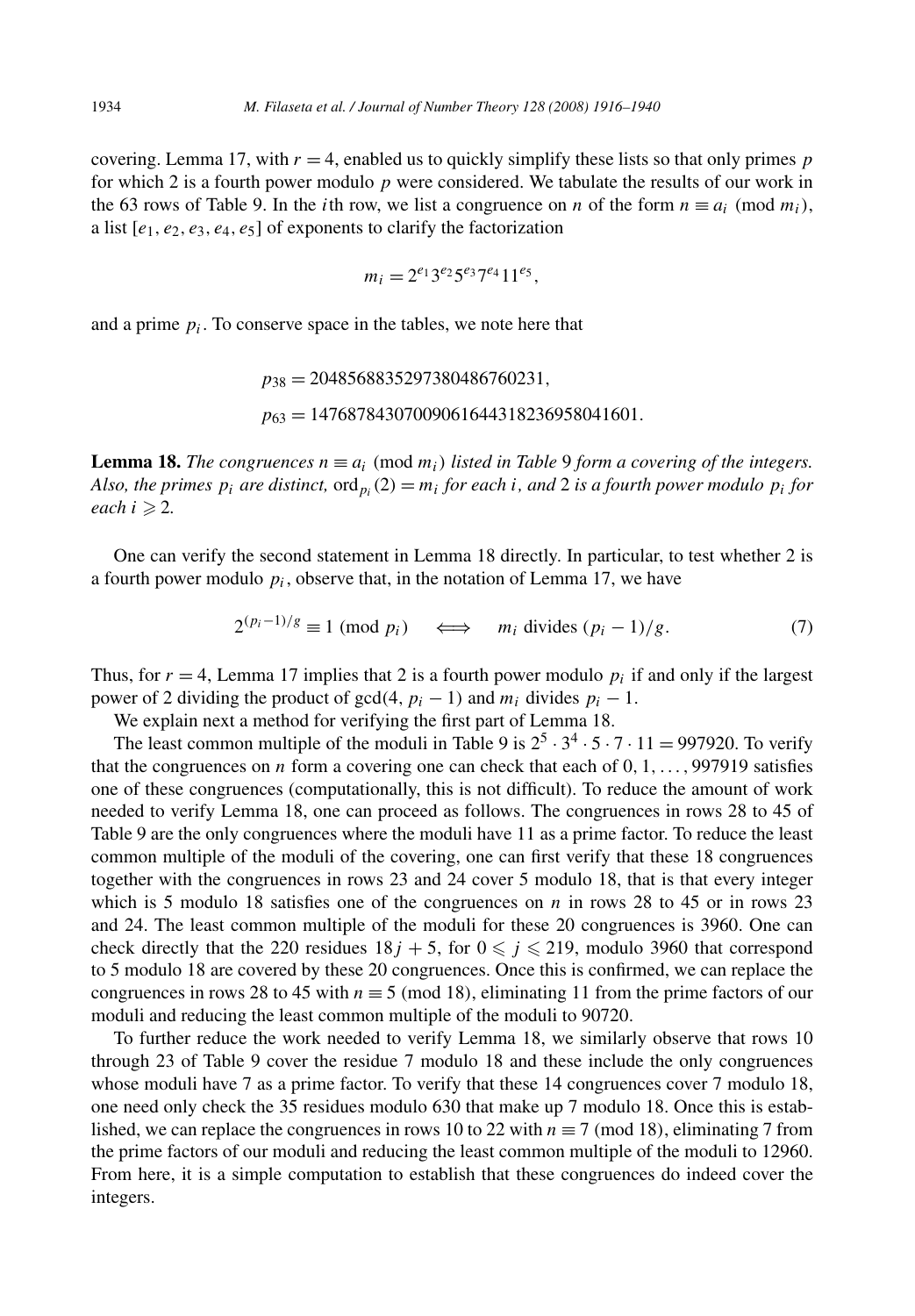| г |
|---|
|---|

| Row              | Congruence                | Exponents of prime<br>factors of $m_i$ | Prime $p_i$                        |
|------------------|---------------------------|----------------------------------------|------------------------------------|
| $\mathbf{1}$     | $n \equiv 0 \pmod{2}$     | [1,0,0,0,0]                            | 3                                  |
| $\boldsymbol{2}$ | $n \equiv 0 \pmod{3}$     | [0,1,0,0,0]                            | 7                                  |
| 3                | $n \equiv 1 \pmod{9}$     | [0,2,0,0,0]                            | 73                                 |
| 4                | $n \equiv 4 \pmod{27}$    | [0,3,0,0,0]                            | 262657                             |
| 5                | $n \equiv 49 \pmod{108}$  | [2,3,0,0,0]                            | 246241                             |
| 6                | $n \equiv 103 \pmod{108}$ | [2,3,0,0,0]                            | 279073                             |
| 7                | $n \equiv 13 \pmod{81}$   | [0,4,0,0,0]                            | 2593                               |
| 8                | $n \equiv 40 \pmod{81}$   | [0,4,0,0,0]                            | 71119                              |
| 9                | $n \equiv 67 \pmod{81}$   | [0,4,0,0,0]                            | 97685839                           |
| 10               | $n \equiv 0 \pmod{7}$     | [0,0,0,1,0]                            | 127                                |
| 11               | $n \equiv 1 \pmod{21}$    | [0,1,0,1,0]                            | 337                                |
| 12               | $n \equiv 16 \pmod{63}$   | [0,2,0,1,0]                            | 92737                              |
| 13               | $n \equiv 52 \pmod{63}$   | [0,2,0,1,0]                            | 649657                             |
| 14               | $n \equiv 25 \pmod{126}$  | [1,2,0,1,0]                            | 77158673929                        |
| 15               | $n \equiv 26 \pmod{35}$   | [0,0,1,1,0]                            | 71                                 |
| 16               | $n \equiv 47 \pmod{70}$   | [1,0,1,1,0]                            | 281                                |
| 17               | $n \equiv 103 \pmod{105}$ | [0,1,1,1,0]                            | 29191                              |
| 18               | $n \equiv 19 \pmod{105}$  | [0,1,1,1,0]                            | 106681                             |
| 19               | $n \equiv 97 \pmod{210}$  | [1,1,1,1,0]                            | 664441                             |
| 20               | $n \equiv 181 \pmod{210}$ | [1,1,1,1,0]                            | 1564921                            |
| 21               | $n \equiv 223 \pmod{315}$ | [0,2,1,1,0]                            | 870031                             |
| 22               | $n \equiv 34 \pmod{315}$  | [0,2,1,1,0]                            | 983431                             |
| 23               | $n \equiv 0 \pmod{5}$     | [0,0,1,0,0]                            | 31                                 |
| 24               | $n \equiv 11 \pmod{15}$   | [0,1,1,0,0]                            | 151                                |
| 25               | $n \equiv 2 \pmod{45}$    | [0,2,1,0,0]                            | 631                                |
| 26               | $n \equiv 38 \pmod{45}$   | [0,2,1,0,0]                            | 23311                              |
| 27               | $n \equiv 29 \pmod{90}$   | [1,2,1,0,0]                            | 18837001                           |
| 28               | $n \equiv 0 \pmod{11}$    | [0,0,0,0,1]                            | 23                                 |
| 29               | $n \equiv 1 \pmod{11}$    | [0,0,0,0,1]                            | 89                                 |
| 30               | $n \equiv 2 \pmod{33}$    | [0,1,0,0,1]                            | 599479                             |
| 31               | $n \equiv 47 \pmod{66}$   | [1,1,0,0,1]                            | 20857                              |
| 32               | $n \equiv 5 \pmod{99}$    | [0,2,0,0,1]                            | 199                                |
| 33               | $n \equiv 59 \pmod{99}$   | [0,2,0,0,1]                            | 153649                             |
| 34               | $n \equiv 50 \pmod{99}$   | [0,2,0,0,1]                            | 33057806959                        |
| 35               | $n \equiv 18 \pmod{55}$   |                                        | 881                                |
| 36               | $n \equiv 29 \pmod{55}$   | [0,0,1,0,1]                            | 3191                               |
| 37               | $n \equiv 7 \pmod{55}$    | [0,0,1,0,1]                            | 201961                             |
| 38               | $n \equiv 107 \pmod{165}$ | [0,0,1,0,1]                            |                                    |
| 39               | $n \equiv 173 \pmod{330}$ | [0,1,1,0,1]                            | $p_{38}$                           |
| 40               |                           | [1,1,1,0,1]                            | 415365721                          |
|                  | $n \equiv 239 \pmod{495}$ | [0,2,1,0,1]                            | 991                                |
| 41               | $n \equiv 9 \pmod{44}$    | [2,0,0,0,1]                            | 2113                               |
| 42               | $n \equiv 383 \pmod{396}$ | [2,2,0,0,1]                            | 15975607282273                     |
| 43               | $n \equiv 65 \pmod{132}$  | [2,1,0,0,1]                            | 4327489                            |
| 44               | $n \equiv 43 \pmod{88}$   | [3,0,0,0,1]                            | 353                                |
| 45               | $n \equiv 263 \pmod{264}$ | [3,1,0,0,1]                            | 7393                               |
| 46               | $n \equiv 17 \pmod{144}$  | [4,2,0,0,0]                            | 577                                |
| 47               | $n \equiv 89 \pmod{144}$  | [4,2,0,0,0]                            | 487824887233                       |
| 48               | $n \equiv 3 \pmod{16}$    | [4,0,0,0,0]                            | 257                                |
| 49               | $n \equiv 107 \pmod{288}$ | [5,2,0,0,0]                            | 1153                               |
| 50               | $n \equiv 251 \pmod{288}$ | [5,2,0,0,0]                            | 278452876033                       |
| 51               | $n \equiv 35 \pmod{162}$  | [1,4,0,0,0]                            | 135433<br>(continued on next page) |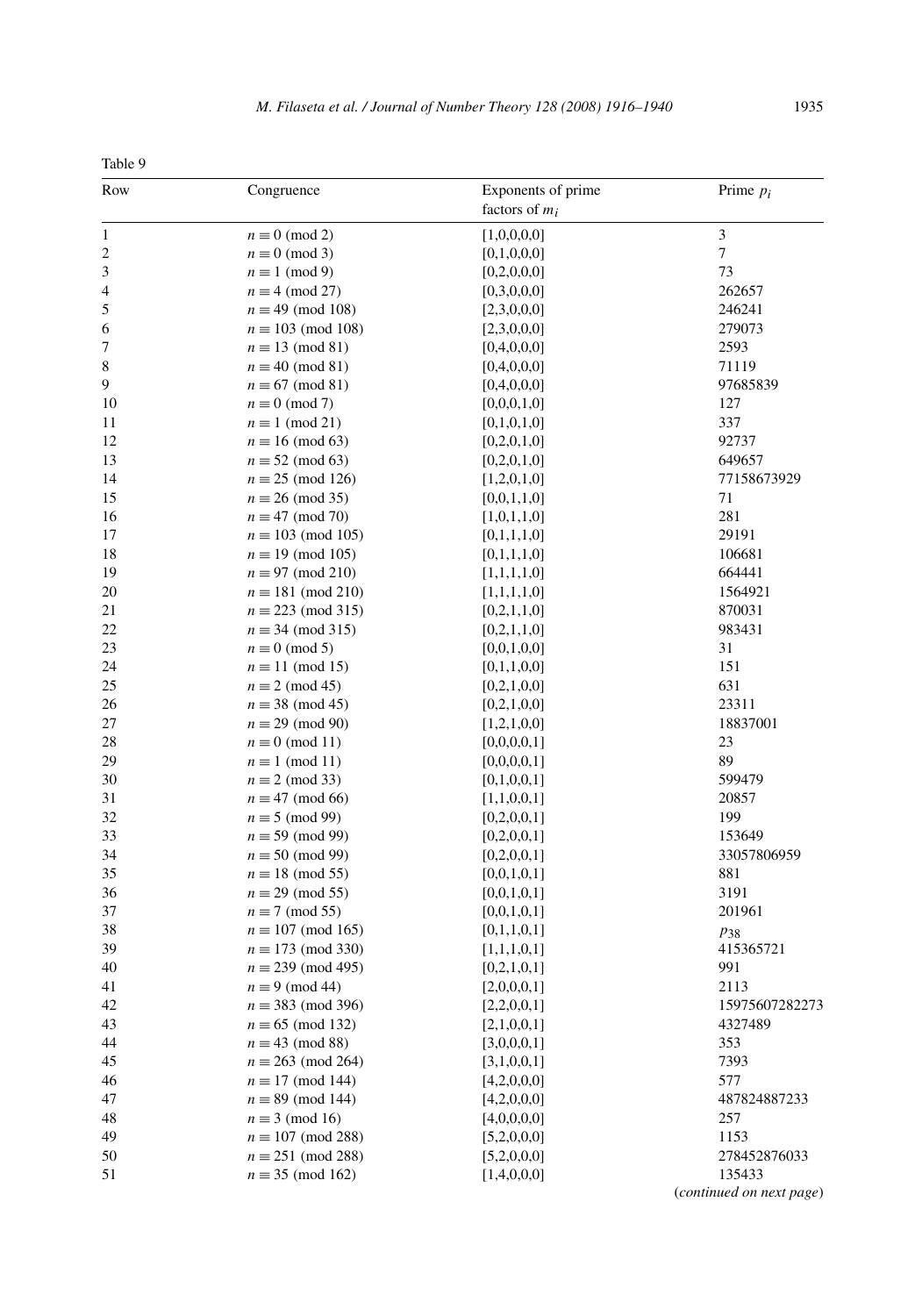| Row | Congruence                 | Exponents of prime<br>factors of $m_i$ | Prime $p_i$     |
|-----|----------------------------|----------------------------------------|-----------------|
| 52  | $n \equiv 89 \pmod{162}$   | [1,4,0,0,0]                            | 272010961       |
| 53  | $n \equiv 629 \pmod{1296}$ | [4,4,0,0,0]                            | 10369           |
| 54  | $n \equiv 413 \pmod{432}$  | [4,3,0,0,0]                            | 209924353       |
| 55  | $n \equiv 53 \pmod{216}$   | [3,3,0,0,0]                            | 33975937        |
| 56  | $n \equiv 125 \pmod{216}$  | [3,3,0,0,0]                            | 138991501037953 |
| 57  | $n \equiv 107 \pmod{180}$  | [2,2,1,0,0]                            | 54001           |
| 58  | $n \equiv 23 \pmod{240}$   | [4,1,1,0,0]                            | 394783681       |
| 59  | $n \equiv 143 \pmod{240}$  | [4,1,1,0,0]                            | 46908728641     |
| 60  | $n \equiv 39 \pmod{160}$   | [5,0,1,0,0]                            | 414721          |
| 61  | $n \equiv 79 \pmod{160}$   | [5,0,1,0,0]                            | 44479210368001  |
| 62  | $n \equiv 119 \pmod{480}$  | [5,1,1,0,0]                            | 23041           |
| 63  | $n \equiv 479 \pmod{480}$  | [5,1,1,0,0]                            | P <sub>63</sub> |

Table 9 (*continued*)

For each *i*  $\geq$  2, we choose  $c_i$  so that  $c_i^4 \equiv 2 \pmod{p_i}$ . Recall that ord  $p_i(2) = m_i$ . One checks that, for such *i*, if

$$
n \equiv a_i \pmod{m_i}
$$
 and  $k \equiv c_i^{-a_i} \pmod{p_i}$ ,

then  $k^4 2^n - 1$  is divisible by  $p_i$ . This was essentially our proof of Lemma 16.

Let *k* be an integer satisfying

$$
k \equiv c_i^{-a_i} \pmod{p_i} \quad \text{for } 2 \leq i \leq 63
$$

and

$$
k \equiv 1 \pmod{6}.
$$

The Chinese Remainder Theorem guarantees the existence of infinitely many such integers *k* corresponding to a congruence modulo  $M = 2p_1 \cdots p_{63}$ . We deduce that each such *k* has the property that  $k^4 2^n + 1$  has a prime factor in

$$
\mathcal{P} = \{p_1, p_2, \ldots, p_{63}\}
$$

for each positive integer *n*.

To establish Theorem 15, we apply Lemma 4 with  $S = \mathbb{Z}$  to deduce that there is an infinite arithmetic progression of odd integers *k* such that  $k^4 - 2^n$  is divisible by at least one prime from P for each positive integer *n*.

Next, we address finding a prime divisor of  $k^4 - 2^n$  that is not in P. We make use of the following theorem of Darmon and Granville [5].

**Theorem 19.** *Let A, B and C be nonzero integers. Let p, q and r be positive integers for which*  $\frac{1}{p} + \frac{1}{q} + \frac{1}{r}$  < 1. Then the generalized Fermat equation  $Ax^p + By^q = Cz^r$  has only finitely many *solutions in integers x, y and z with*  $gcd(x, y, z) = 1$ *.*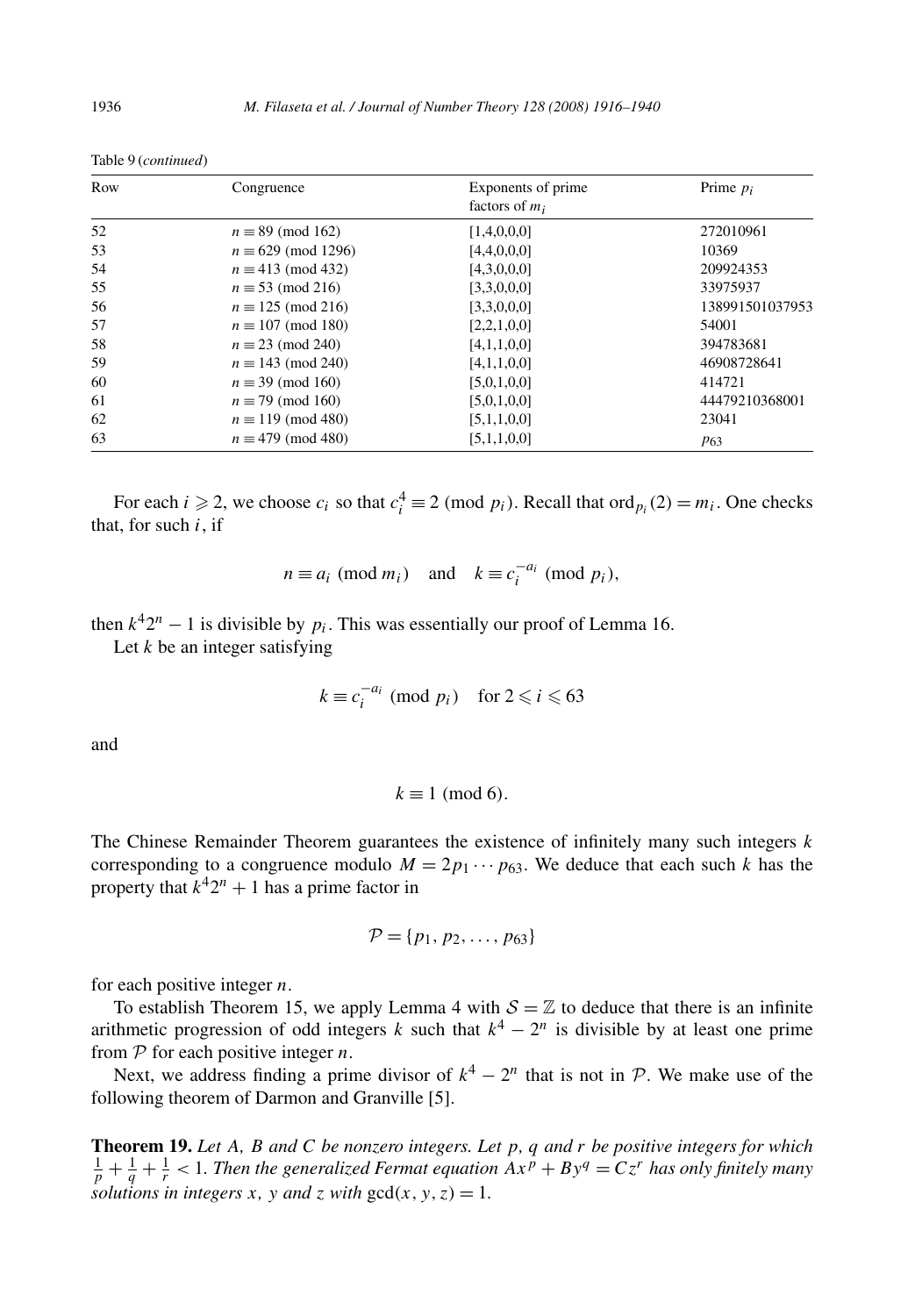**Lemma 20.** *Given*  $P > 0$ *, an integer*  $r \geq 2$  *and C and D nonzero integers, there is a positive integer*  $Y = Y(P, r, C, D)$  *such that if k is an odd integer with*  $|k| > Y$  *and n is a positive integer, then*  $C2^n + Dk^r$  *has a prime factor greater than P*.

**Proof.** Fix P, r, C and D as in the lemma. It suffices to show that there are only finitely many ordered pairs *(k, n)* with *k* odd such that

$$
C2^{n} + Dk^{r} = p_1^{f_1} \cdots p_t^{f_t},
$$
\n(8)

where the  $p_i$  are all the distinct primes less  $\leq P$  and the  $f_i$  are nonnegative integers. Suppose (8) holds with *k* odd. We put  $n = 5n_1 + n_0$  and  $f_i = 5u_i + v_i$  for each  $i \in \{1, 2, ..., t\}$ where  $n_1, u_1, u_2, \ldots, u_t \in \mathbb{Z}$  and  $n_0, v_1, v_2, \ldots, v_t \in \{0, 1, \ldots, 4\}$ . Then

$$
2^{n_0}C(2^{n_1})^5 + Dk^r = p_1^{v_1} \cdots p_t^{v_t} (p_1^{u_1} \cdots p_t^{u_t})^5.
$$
 (9)

Observe that  $Ax^5 + Dy^r = Bz^5$ , where  $r \ge 2$  and *A*, *B* and *D* are nonzero integers, is a generalized Fermat equation with the sum of the reciprocals of the exponents *<* 1 and, hence, has finitely many solutions in integers *x*, *y* and *z*, with  $gcd(x, y, z) = 1$ , by Theorem 19. Since *k* is odd, we have  $gcd(2^{n_1}, k, p_1^{u_1} \cdots p_t^{u_t}) = 1$ . We take  $A = 2^{n_0}C$  and  $B = p_1^{v_1} \cdots p_t^{v_t}$ . There are 5 possibilities for *A* depending on  $n_0$  and  $5^t$  possibilities for *B* depending on the  $v_j$ . We deduce that there are finitely many possibilities for  $2^{n_1}$ , *k* and  $p_1^{u_1} \cdots p_t^{u_t}$  as in (9) and, consequently, finitely many pairs  $(k, n)$  satisfying (8).  $\Box$ 

Using Lemma 20, with  $P = \max\{p_i\}$ ,  $r = 4$ ,  $C = -1$  and  $D = 1$ , we see that if k is sufficiently large, then for each positive integer *n*, we have that  $k^4 - 2^n$  has a prime divisor outside the set  $\mathcal{P} = \{p_1, \ldots, p_{63}\}.$  Theorem 15 now follows.

We address some corollaries of the above. Rather than using Lemma 20, we could work with  $k^42^n - 1$  and appeal to Lemma 14. This would give the following.

**Corollary 21.** *There exist infinitely many positive odd numbers k such that*

$$
k^4 2^n - 1
$$

*has at least two distinct prime factors for each positive integer n.*

Using Lemma 4, one can take the *k* appearing in Corollary 21 to be the same as the *k* appearing in Theorem 15. Suppose that *m* is a positive integer relatively prime to  $p-1$  for all  $p \in \mathcal{P}$ . Setting  $r = 4m$ , we get gcd(*r*,  $p - 1$ ) = gcd(4,  $p - 1$ ) for each  $p \in \mathcal{P}$ . Lemma 17 now implies that 2 is an *r*th power for each  $p \in \mathcal{P}$  with  $p > 3$ . Making use of the covering given in Lemma 18 and applying Lemma 16 and Lemma 20 or Lemma 14 as above, we obtain the following.

**Corollary 22.** *There is a set* T *of positive integers r having positive asymptotic density with the following properties*: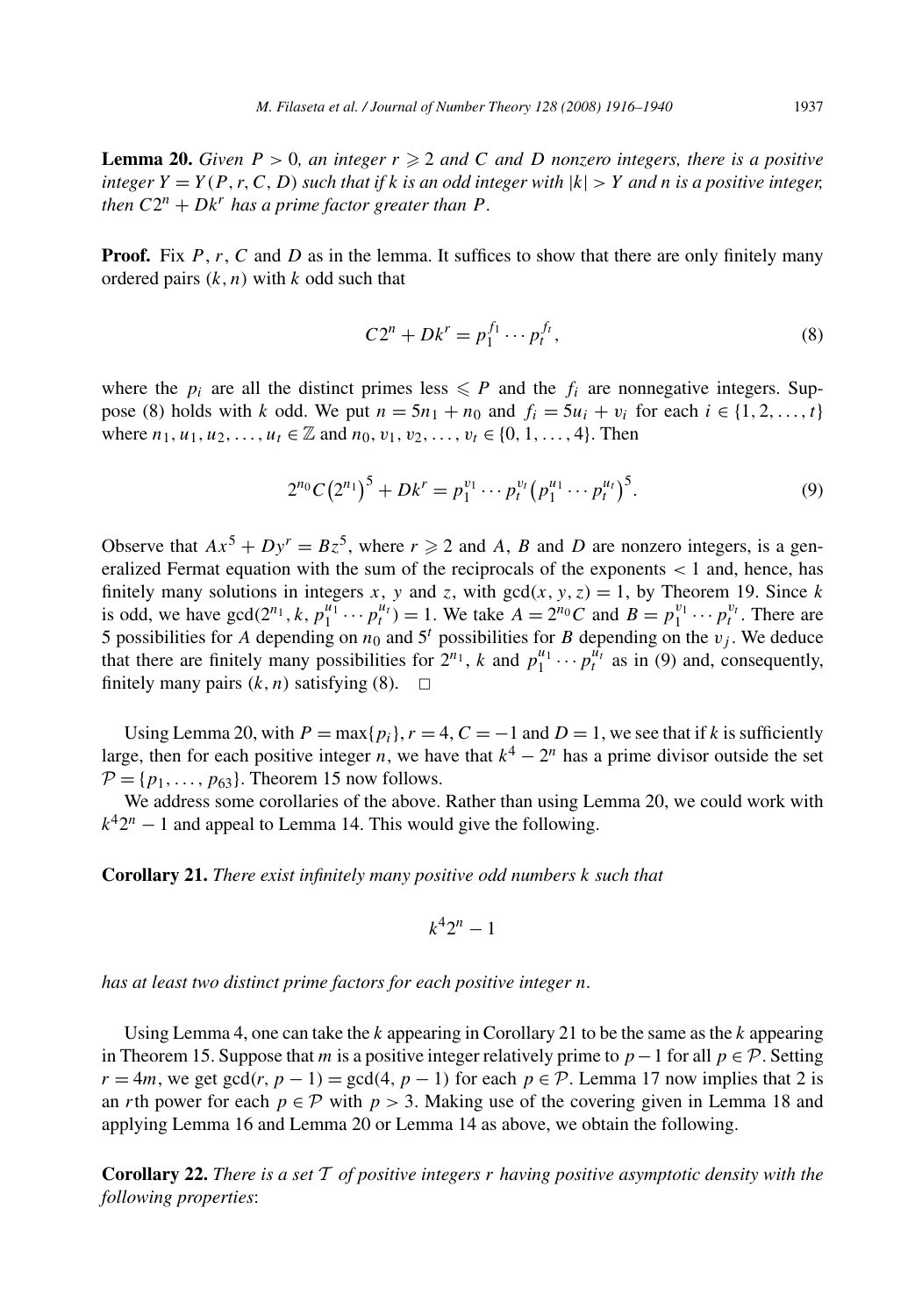- (i) *If*  $r \in \mathcal{T}$ *, then*  $4 | r$ *.*
- (ii) *For each*  $r \in \mathcal{T}$ *, there exist infinitely many positive odd numbers k such that each of the numbers*

$$
k^r - 2^n, \ k^r 2^n - 1
$$

*has at least two distinct prime factors for each positive integer n.*

We now use the same idea to resolve the case  $r = 6$ .

**Theorem 23.** *There exist infinitely many positive odd numbers k such that*

$$
k^6-2^n
$$

*has at least two distinct prime factors for each positive integer n.*

The procedure is analogous to the procedure used to prove Theorem 15, with the exception that we want  $r = 6$  in Lemmas 16 and 17. If an integer *n* is divisible by 2 or 3, then it satisfies one of the two congruences  $n \equiv 0 \pmod{2}$  and  $n \equiv 0 \pmod{3}$ . We set  $k \equiv 1 \pmod{3}$  and  $k \equiv 1 \pmod{7}$  so *n* satisfying these congruences also satisfy  $k^6 2^n - 1$  is divisible by at least one of 3 and 7. Next, we take 2 to be a sixth power modulo any of the remaining primes  $p_3, \ldots, p_t$ . We identify such primes using the tables in  $[2]$  and Lemma 17 with  $r = 6$ . We note that the use of Lemma 17 to determine whether 2 is a sixth power modulo some prime  $p_i$  with 2 of order  $m_i$  can be simplified by taking advantage of (7) with  $g = \gcd(6, p_i - 1)$ . In particular, one only needs to consider the largest powers of 2 and 3 dividing  $m_i$  and  $p_i - 1$ .

We make use of a table to display our covering as before. For this table, we set

*p*<sup>28</sup> = 432363203127002885506543172618401*, p*<sup>33</sup> = 84179842077657862011867889681*, p*<sup>41</sup> = 3421249381705368039830334190046211225116161*.*

**Lemma 24.** *The congruences*  $n \equiv a_i \pmod{m_i}$  *listed in Table* 10 *form a covering of the integers. Also, the primes*  $p_i$  *are distinct,*  $\text{ord}_{p_i}(2) = m_i$  *for each i, and* 2 *is a sixth power modulo*  $p_i$  *for each*  $i \geqslant 3$ *.* 

The least common multiple of the moduli in the tables is  $2^5 \cdot 3 \cdot 5^2 \cdot 7 = 16800$ ; to verify that the congruences form a covering one checks that each of the residues modulo 16800 satisfies at least one of the congruences. Lemma 24 and Theorem 23 then follow.

Analogous to the case  $r = 4$ , we also obtain the following corollaries.

**Corollary 25.** *There exist infinitely many positive odd numbers k such that*

$$
k^6 2^n - 1
$$

*has at least two distinct prime factors for each positive integer n.*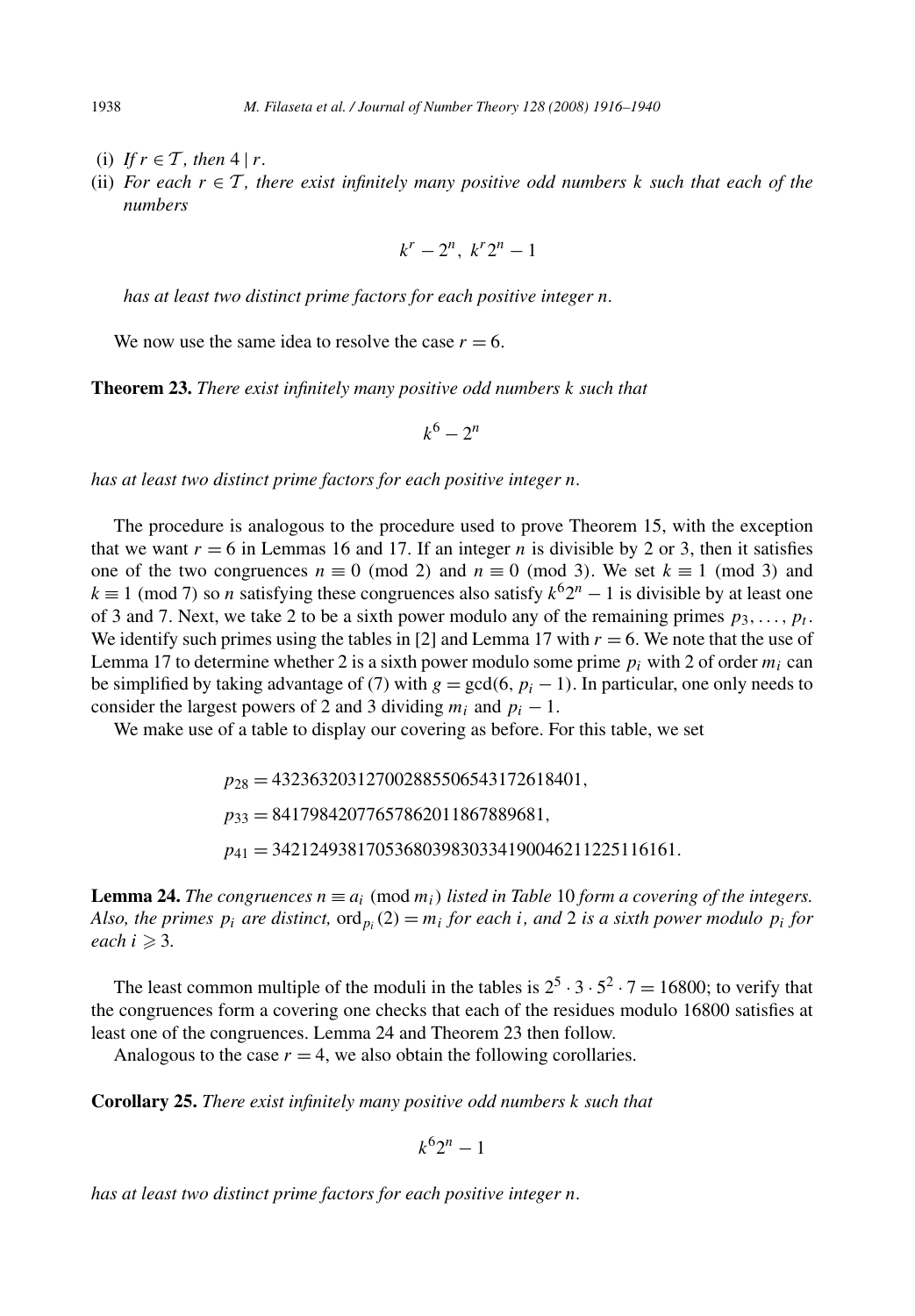| Tanle. |  |
|--------|--|
|        |  |

| Row            | Congruence                  | Exponents of prime<br>factors of $m_i$ | Prime $p_i$      |
|----------------|-----------------------------|----------------------------------------|------------------|
| $\mathbf{1}$   | $n \equiv 0 \pmod{2}$       | [1,0,0,0]                              | $\mathfrak{Z}$   |
| $\overline{c}$ | $n \equiv 0 \pmod{3}$       | [0,1,0,0]                              | $\tau$           |
| 3              | $n \equiv 0 \pmod{5}$       | [0,0,1,0]                              | 31               |
| 4              | $n \equiv 1 \pmod{20}$      | [2,0,1,0]                              | 41               |
| 5              | $n \equiv 11 \pmod{40}$     | [3,0,1,0]                              | 61681            |
| 6              | $n \equiv 7 \pmod{8}$       | [3,0,0,0]                              | 17               |
| 7              | $n \equiv 27 \pmod{80}$     | [4,0,1,0]                              | 4278255361       |
| 8              | $n \equiv 3 \pmod{16}$      | [4,0,0,0]                              | 257              |
| 9              | $n \equiv 3 \pmod{7}$       | [0,0,0,1]                              | 127              |
| 10             | $n \equiv 2 \pmod{35}$      | [0,0,1,1]                              | 122921           |
| 11             | $n \equiv 57 \pmod{70}$     | [1,0,1,1]                              | 281              |
| 12             | $n \equiv 21 \pmod{28}$     | [2,0,0,1]                              | 113              |
| 13             | $n \equiv 27 \pmod{35}$     | [0,0,1,1]                              | 71               |
| 14             | $n \equiv 117 \pmod{140}$   | [2,0,1,1]                              | 7416361          |
| 15             | $n \equiv 25 \pmod{56}$     | [3,0,0,1]                              | 15790321         |
| 16             | $n \equiv 53 \pmod{112}$    | [4,0,0,1]                              | 5153             |
| 17             | $n \equiv 109 \pmod{112}$   | [4,0,0,1]                              | 54410972897      |
| 18             | $n \equiv 11 \pmod{32}$     | [5,0,0,0]                              | 65537            |
| 19             | $n \equiv 123 \pmod{160}$   | [5,0,1,0]                              | 414721           |
| 20             | $n \equiv 13 \pmod{25}$     | [0,0,2,0]                              | 601              |
| 21             | $n \equiv 8 \pmod{25}$      | [0,0,2,0]                              | 1801             |
| 22             | $n \equiv 53 \pmod{200}$    | [3,0,2,0]                              | 340801           |
| 23             | $n \equiv 73 \pmod{200}$    | [3,0,2,0]                              | 401              |
| 24             | $n \equiv 93 \pmod{400}$    | [4,0,2,0]                              | 1601             |
| 25             | $n \equiv 293 \pmod{400}$   | [4,0,2,0]                              | 82471201         |
| 26             | $n \equiv 153 \pmod{200}$   | [3,0,2,0]                              | 3173389601       |
| 27             | $n \equiv 173 \pmod{400}$   | [4,0,2,0]                              | 25601            |
| 28             | $n \equiv 373 \pmod{400}$   | [4,0,2,0]                              | $p_{28}$         |
| 29             | $n \equiv 193 \pmod{200}$   | [3,0,2,0]                              | 2787601          |
| 30             | $n \equiv 59 \pmod{160}$    | [5,0,1,0]                              | 44479210368001   |
| 31             | $n \equiv 233 \pmod{336}$   | [4,1,0,1]                              | 2017             |
| 32             | $n \equiv 169 \pmod{240}$   | [4,1,1,0]                              | 46908728641      |
| 33             | $n \equiv 149 \pmod{280}$   | [3,0,1,1]                              | $p_{33}$         |
| 34             | $n \equiv 65 \pmod{224}$    | [5,0,0,1]                              | 358429848460993  |
| 35             | $n \equiv 177 \pmod{224}$   | [5,0,0,1]                              | 2689             |
| 36             | $n \equiv 29 \pmod{210}$    | [1,1,1,1]                              | 1564921          |
| 37             | $n \equiv 253 \pmod{336}$   | [4,1,0,1]                              | 25629623713      |
| 38             | $n \equiv 113 \pmod{224}$   | [5,0,0,1]                              | 183076097        |
| 39             | $n \equiv 289 \pmod{480}$   | [5,1,1,0]                              | 23041            |
| 40             | $n \equiv 1429 \pmod{1680}$ | [4,1,1,1]                              | 4841172001       |
| 41             | $n \equiv 69 \pmod{560}$    | [4,0,1,1]                              |                  |
| 42             | $n \equiv 209 \pmod{224}$   | [5,0,0,1]                              | $p_{41}$<br>449  |
| 43             | $n \equiv 769 \pmod{1120}$  | [5,0,1,1]                              | 86800001         |
| 44             | $n \equiv 349 \pmod{560}$   |                                        | 557761           |
| 45             | $n \equiv 41 \pmod{336}$    | [4,0,1,1]                              | 1538595959564161 |
| 46             | $n \equiv 89 \pmod{840}$    | [4,1,0,1]                              | 755667361        |
| 47             | $n \equiv 229 \pmod{560}$   | [3,1,1,1]                              | 4481             |
| 48             | $n \equiv 369 \pmod{1120}$  | [4,0,1,1]                              | 16824641         |
| 49             | $n \equiv 509 \pmod{560}$   | [5,0,1,1]<br>[4,0,1,1]                 | 736961           |